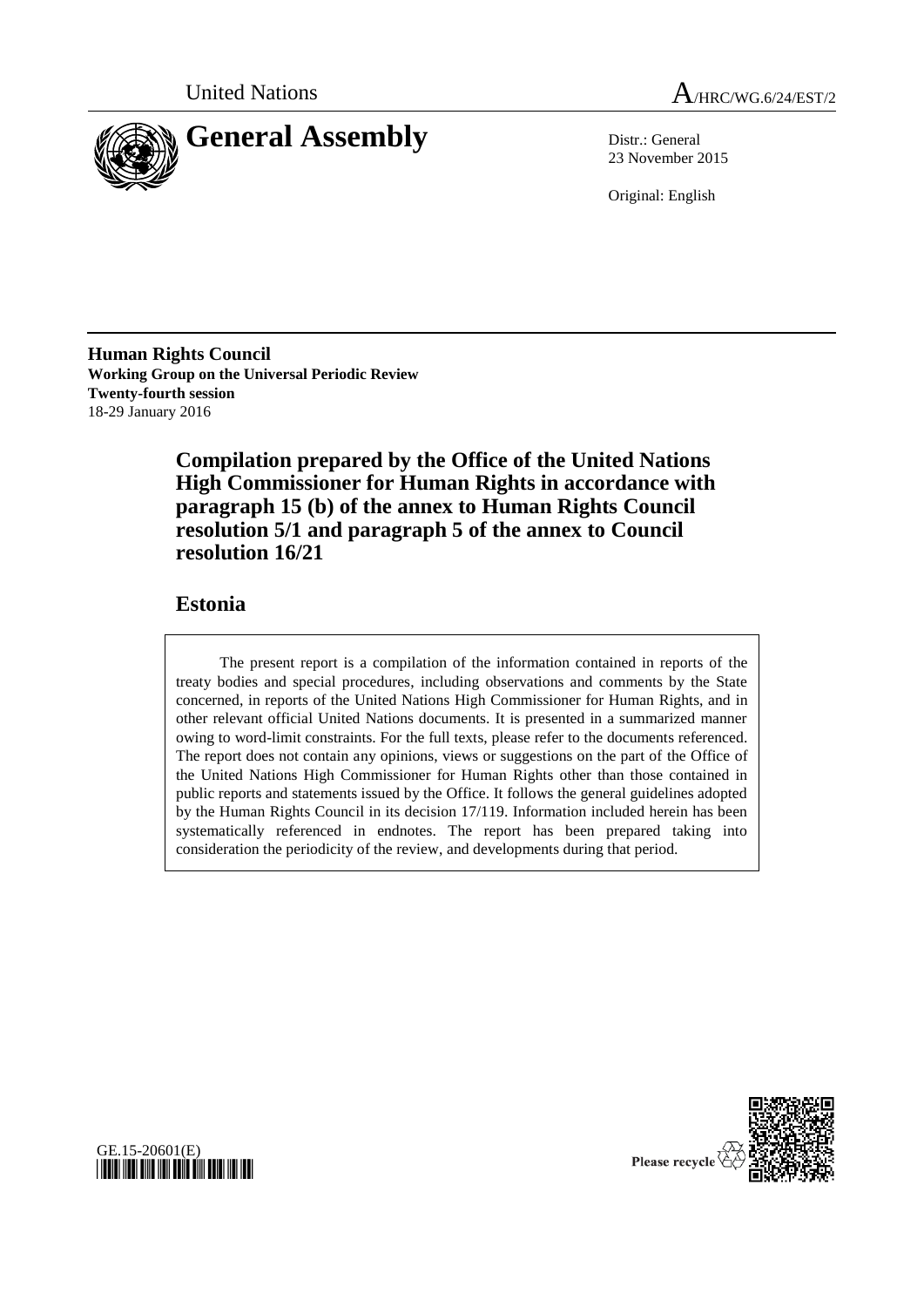# **I. Background and framework**

# **A. Scope of international obligations**<sup>1</sup>

### **1.** International human rights treaties<sup>2</sup>

|                                                                          | Status during previous cycle | Action after review                                                             | Not ratified/not accepted |
|--------------------------------------------------------------------------|------------------------------|---------------------------------------------------------------------------------|---------------------------|
| Ratification,                                                            | <b>ICERD</b> (1991)          | OP-CRC-AC (2014)                                                                | <b>ICRMW</b>              |
| accession or<br>succession                                               | <b>ICESCR (1991)</b>         | CRPD (2012)                                                                     | <b>ICPPED</b>             |
|                                                                          | <b>ICCPR (1991)</b>          |                                                                                 |                           |
|                                                                          | ICCPR-OP 2 (2004)            |                                                                                 |                           |
|                                                                          | CEDAW (1991)                 |                                                                                 |                           |
|                                                                          | CAT (1991)                   |                                                                                 |                           |
|                                                                          | OP-CAT (2006)                |                                                                                 |                           |
|                                                                          | CRC (1991)                   |                                                                                 |                           |
|                                                                          | OP-CRC-SC (2004)             |                                                                                 |                           |
| Reservations and/or<br>declarations                                      |                              | OP-CRC-AC<br>(declaration, art. 3 (2), age of<br>recruitment at 18 years, 2014) |                           |
|                                                                          |                              | <b>CRPD</b><br>(interpretative declaration, art. 12,<br>2012)                   |                           |
| Complaints<br>procedures,<br>inquiries and urgent<br>action <sup>3</sup> | ICERD, art. 14 (2010)        | OP-CRPD, art. 6 (2012)                                                          | OP-ICESCR                 |
|                                                                          | ICCPR-OP 1 (1991)            |                                                                                 | ICCPR, art. 41            |
|                                                                          | CAT, art. 20 (1991)          |                                                                                 | OP-CEDAW                  |
|                                                                          |                              |                                                                                 | CAT, arts. 21 and 22      |
|                                                                          |                              |                                                                                 | OP-CRC-IC                 |
|                                                                          |                              |                                                                                 | <b>ICRMW</b>              |
|                                                                          |                              |                                                                                 | <b>ICPPED</b>             |

## **2. Other main relevant international instruments**

|               | Status during previous cycle                                                                       | Action after review | Not ratified                                                    |
|---------------|----------------------------------------------------------------------------------------------------|---------------------|-----------------------------------------------------------------|
| or succession | Ratification, accession Convention on the Prevention and<br>Punishment of the Crime of<br>Genocide |                     |                                                                 |
|               | Rome Statute of the International<br>Criminal Court                                                |                     | <b>UNESCO</b> Convention against<br>Discrimination in Education |
|               | Palermo Protocol <sup>4</sup>                                                                      |                     | Conventions on stateless persons <sup>5</sup>                   |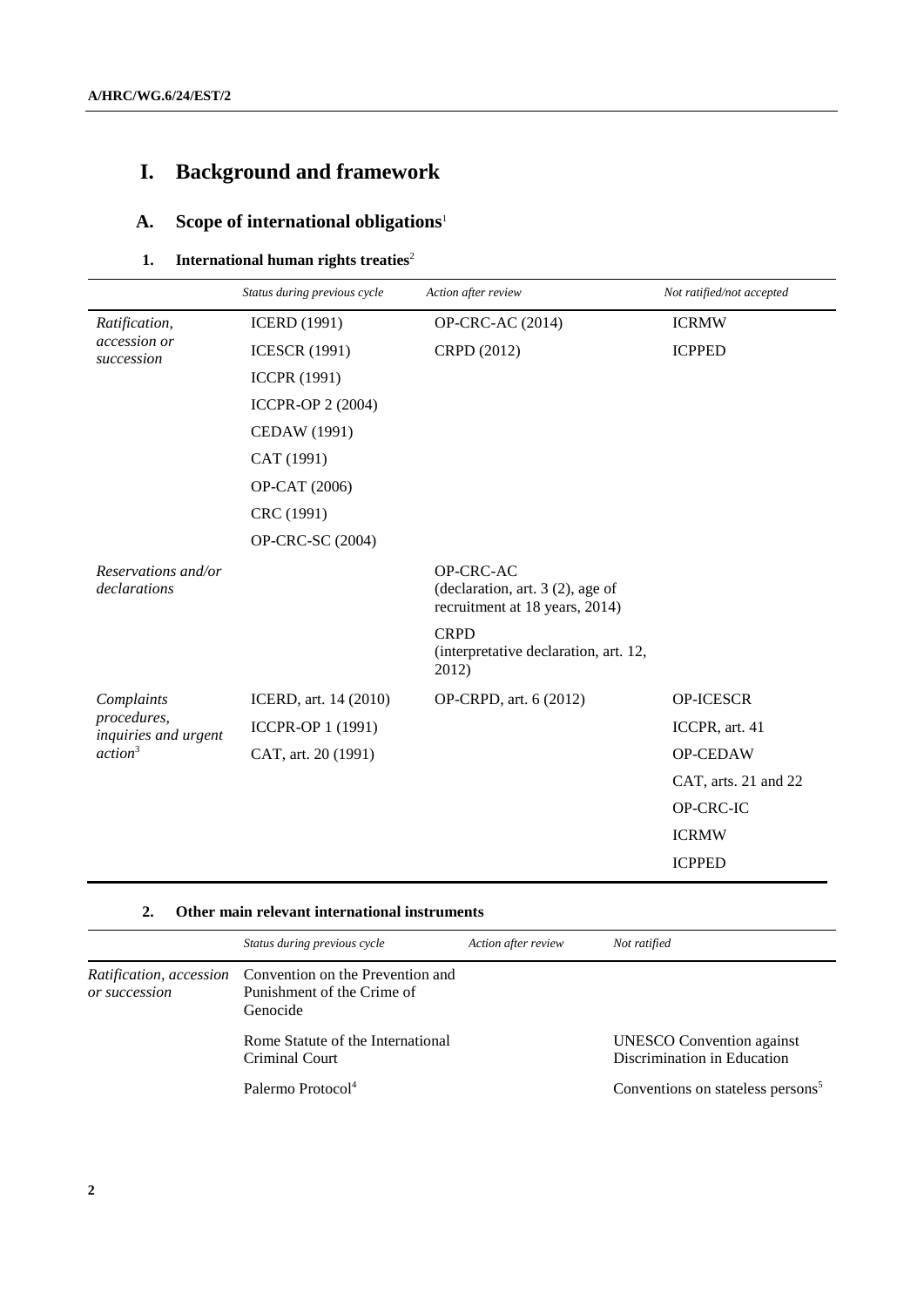| Status during previous cycle                                                   | Action after review | Not ratified                              |
|--------------------------------------------------------------------------------|---------------------|-------------------------------------------|
| 1951 Convention relating to the<br>Status of Refugees and its 1967<br>Protocol |                     | ILO Conventions Nos. 169 and<br>$189^{6}$ |
| Geneva Conventions of 12 August<br>1949 and Additional Protocols <sup>7</sup>  |                     |                                           |
| ILO fundamental conventions <sup>8</sup>                                       |                     |                                           |

1. The Committee against Torture invited and the Committee on the Elimination of Racial Discrimination encouraged Estonia to consider ratifying ICPPED, ICRMW, OP-ICESCR and OP-CEDAW.<sup>9</sup>

2. The Committee on the Elimination of Racial Discrimination encouraged Estonia to consider ratifying, and the United Nations Educational, Scientific and Cultural Organization (UNESCO) recommended that Estonia be strongly encouraged to ratify, the UNESCO Convention against Discrimination in Education.<sup>10</sup>

3. The Committee against Torture referred to the information provided by Estonia regarding its decision not to ratify the 1954 Convention relating to the Status of Stateless Persons and the 1961 Convention on the Reduction of Statelessness. Despite that information, it recommended that Estonia reconsider such ratification. <sup>11</sup> The United Nations High Commissioner for Refugees (UNHCR) and the Committee on the Elimination of Racial Discrimination made similar recommendations.<sup>12</sup>

4. The Committee on the Elimination of Racial Discrimination recommended ratification of the Additional Protocol to the Convention on Cybercrime concerning the criminalisation of acts of a racist and xenophobic nature committed through computer systems and in the media.<sup>13</sup>

5. The Committee against Torture recommended that Estonia make the declarations under articles 21 and 22 of CAT.<sup>14</sup>

### **B. Constitutional and legislative framework**

6. In 2011, the Committee on Economic, Social and Cultural Rights noted with concern that international legal obligations were restrictively interpreted by the judiciary as representing merely non-self-executing obligations and not giving rise to subjective claim rights at the domestic level. Thus, individuals were unable to claim violations of their economic, social and cultural rights emanating from the International Covenant on Economic, Social and Cultural Rights. The Committee recommended that Estonia establish training programmes for the legal profession and judges on the scope of economic, social and cultural rights. 15

### **C. Institutional and human rights infrastructure and policy measures**

7. In 2011, the Committee on Economic, Social and Cultural Rights urged Estonia to bring the Chancellor of Justice into compliance with the principles relating to the status of national institutions for the promotion and protection of human rights (Paris Principles) and to apply for its accreditation to the International Coordinating Committee of National Institutions for the Promotion and Protection of Human Rights. <sup>16</sup> In 2013, the Committee against Torture made a similar recommendation.<sup>17</sup> In 2014, the Committee on the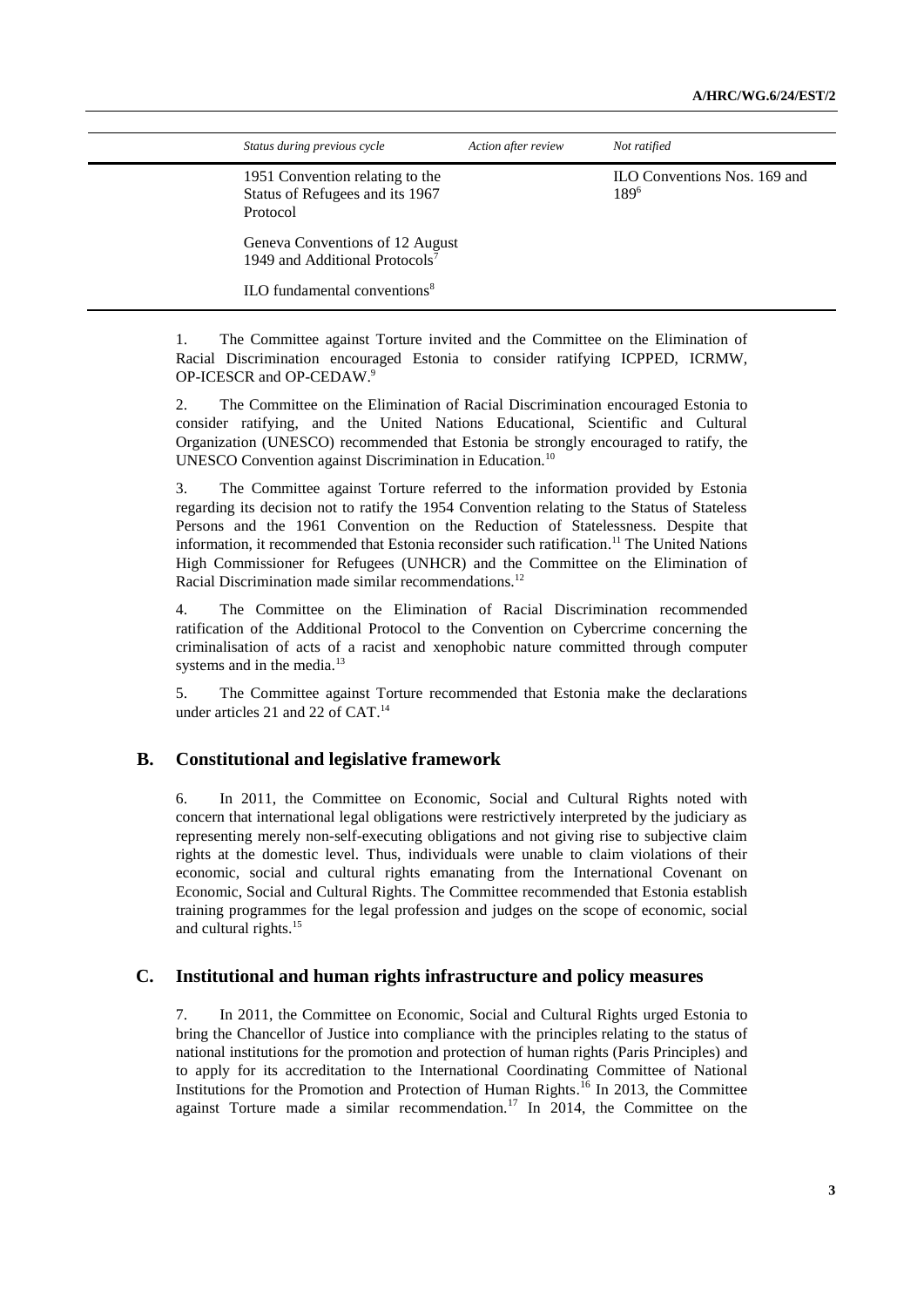Elimination of Racial Discrimination regretted that Estonia had not yet decided to establish a national human rights institution in accordance with the Paris Principles.<sup>18</sup> In 2012 and 2014, Estonia reported that the Government was looking for the best solution for the national human rights institution to be accredited in the future.<sup>19</sup>

# **II. Cooperation with human rights mechanisms**

8. In 2014, Estonia submitted its mid-term report regarding the follow-up to the recommendations put forward during the universal periodic review, which was held in 2011.<sup>20</sup>

## **A. Cooperation with treaty bodies**

### **1. Reporting status**

| Treaty body                                                                     | Concluding observations<br>included in previous<br>review | Latest report<br>submitted since<br>previous review | Latest concluding<br>observations | Reporting status                                                                                                            |
|---------------------------------------------------------------------------------|-----------------------------------------------------------|-----------------------------------------------------|-----------------------------------|-----------------------------------------------------------------------------------------------------------------------------|
| Committee on the August 2010<br>Elimination of<br>Racial<br>Discrimination      |                                                           | 2013                                                | August 2014                       | Combined twelfth and thirteenth<br>reports due in 2018                                                                      |
| Committee on<br>Economic, Social<br>and Cultural<br>Rights                      | November 2002                                             | 2008                                                | December 2011                     | Third report due in 2016                                                                                                    |
| Human Rights<br>Committee                                                       | <b>July 2010</b>                                          |                                                     |                                   | Fourth report overdue since July<br>2015                                                                                    |
| Committee on the July 2007<br>Elimination of<br>Discrimination<br>against Women |                                                           | 2015                                                |                                   | Combined fifth and sixth reports<br>pending consideration in<br>October/November 2016                                       |
| Committee<br>against Torture                                                    | November 2007                                             | 2011                                                | May 2013                          | Sixth report due in 2017                                                                                                    |
| Committee on the January 2003<br>Rights of the<br>Child                         | $(to$ $CRC$ $)/$<br>January 2010<br>(to OP-CRC-SC)        | 2013                                                |                                   | Combined second to fourth reports<br>pending consideration in September<br>2016; initial report on OP-CRC-AC<br>due in 2016 |
| Committee on the -<br><b>Rights of Persons</b><br>with Disabilities             |                                                           |                                                     |                                   | Initial report overdue since 2014                                                                                           |

### **2. Responses to specific follow-up requests by treaty bodies**

| Concluding observations |        |                |              |  |
|-------------------------|--------|----------------|--------------|--|
| Treaty body             | Due in | Subject matter | Submitted in |  |
|                         |        |                |              |  |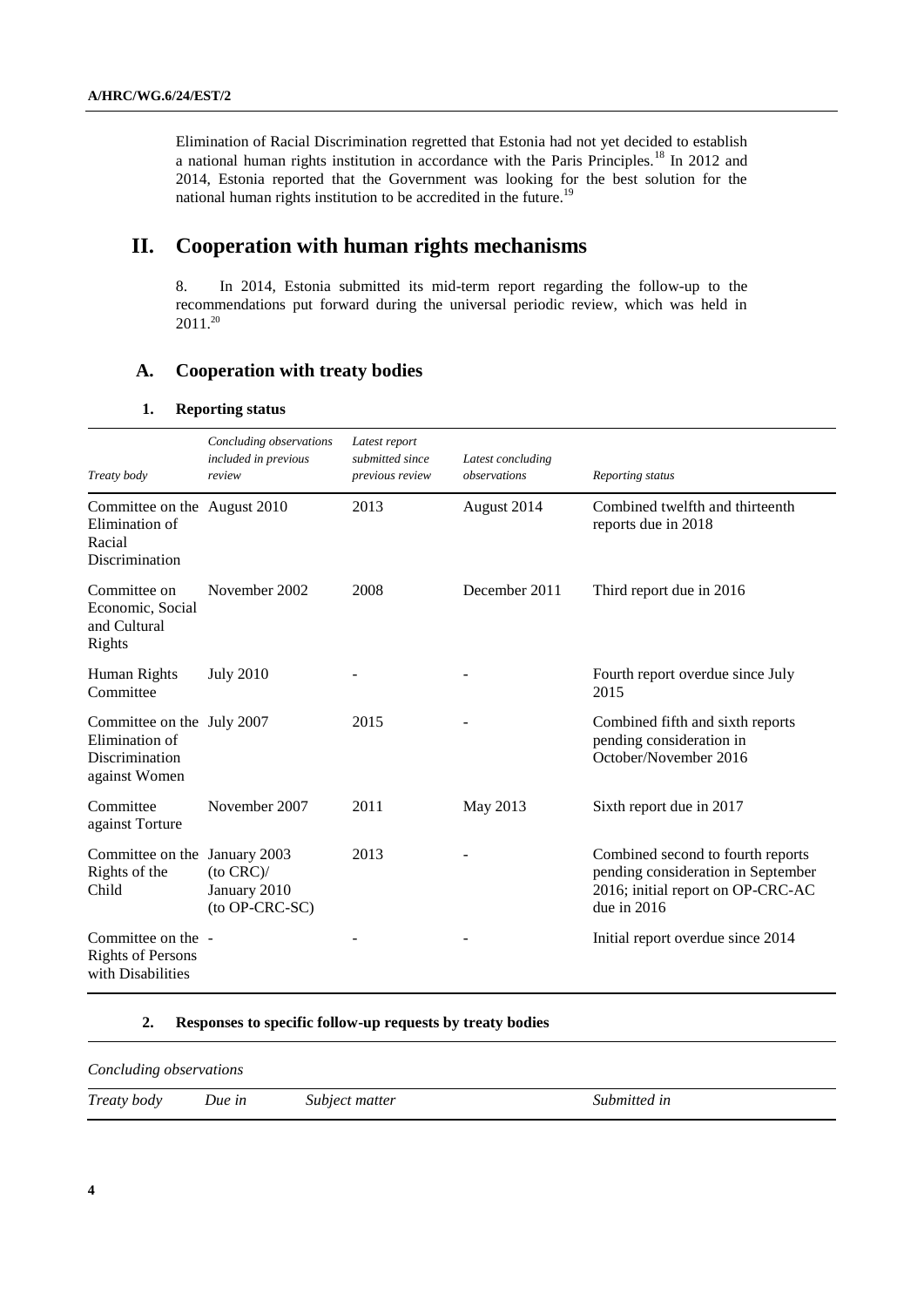#### *Concluding observations*

| Treaty body                                                    | Due in | Subject matter                                                                                                                                                          | Submitted in                                                                                             |
|----------------------------------------------------------------|--------|-------------------------------------------------------------------------------------------------------------------------------------------------------------------------|----------------------------------------------------------------------------------------------------------|
| Committee on<br>the Elimination<br>of Racial<br>Discrimination | 2011   | Prosecution of hate speech; overemphasis<br>on language in the Integration Strategy; and<br>situation of Roma. <sup>21</sup>                                            | $2011^{22}$ Further information<br>requested. $^{23}$                                                    |
|                                                                | 2015   | Prohibition of racist organizations and hate<br>speech; racial motivation as an aggravating<br>circumstance in criminal law; and education<br>of Roma children. $^{24}$ | $2015^{25}$                                                                                              |
| Human Rights<br>Committee                                      | 2011   | Mandate of the Chancellor of Justice; and<br>discrimination against women. $^{26}$                                                                                      | $2011$ , <sup>27</sup> 2012 <sup>28</sup> and 2013. <sup>29</sup> Further<br>information requested. $30$ |
| Committee<br>against Torture                                   | 2014   | Legal safeguards for persons deprived of<br>their liberty; use of force; domestic<br>violence; and national human rights<br>institution. <sup>31</sup>                  | 2014. <sup>32</sup>                                                                                      |

# **B. Cooperation with special procedures**<sup>33</sup>

|                               | Status during previous cycle                                                                                                                   | Current status |
|-------------------------------|------------------------------------------------------------------------------------------------------------------------------------------------|----------------|
| Standing invitation           | <b>Yes</b>                                                                                                                                     | <b>Yes</b>     |
| Visits undertaken             | Racism                                                                                                                                         |                |
|                               | Sale of children, child prostitution and child<br>pornography                                                                                  |                |
| Visits agreed to in principle |                                                                                                                                                |                |
| Visits requested              |                                                                                                                                                |                |
| and urgent appeals            | Responses to letters of allegation During the period under review, one communication was sent. The Government<br>replied to the communication. |                |

*Follow-up reports and missions*

# **C. Cooperation with the Office of the United Nations High Commissioner for Human Rights**

9. In 2011, 2012, 2013 and 2014, Estonia contributed financially to the Office of the United Nations High Commissioner for Human Rights (OHCHR), including to the United Nations Voluntary Fund for Indigenous Populations.<sup>34</sup>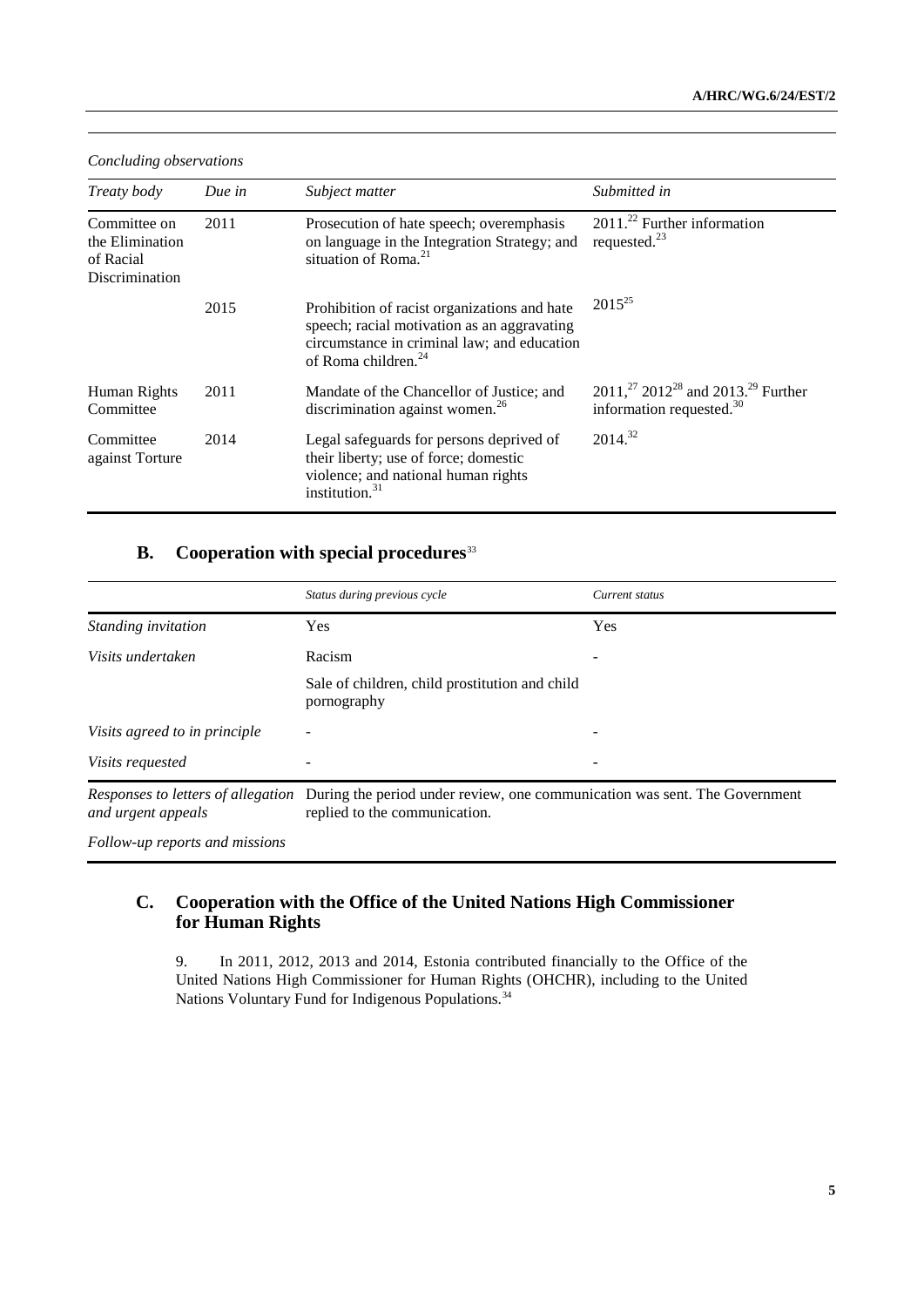# **III. Implementation of international human rights obligations, taking into account applicable international humanitarian law**

### **A. Equality and non-discrimination**

The Committee on Economic, Social and Cultural Rights noted with concern that the Equal Treatment Act did not prohibit discrimination on all grounds stipulated in article 2 (2) of ICESCR in the enjoyment of all economic, social and cultural rights.<sup>35</sup>

The Committee was concerned at gender disparity in the fields of education and employment.<sup>36</sup> It was also concerned that women remained disadvantaged in the labour market. In particular, women had difficulty in being reintegrated into the labour market and earned much less than male workers, including when they performed the same work. $37$ 

12. The Committee called on Estonia to intensify its efforts to eliminate societal gender role stereotypes and prejudices.<sup>38</sup> It urged Estonia to ensure effective enforcement of legislation on gender equality in employment and create an enabling environment that promoted the participation of women in the labour market, including by ensuring the availability and affordability of day-care services in all regions.<sup>39</sup>

13. Furthermore, the ILO Committee of Experts on the Application of Conventions and Recommendations asked the Government to pursue its efforts to promote equal remuneration for men and women for work of equal value.<sup>40</sup>

14. UNESCO encouraged Estonia to further promote gender equality in education.<sup>41</sup> Likewise, the Committee on Economic, Social and Cultural Rights called on Estonia to improve gender balance in education disciplines traditionally dominated by either sex. $42$ 

15. The Committee on Economic, Social and Cultural Rights was concerned at the inadequacy of human resources allocated to the promotion of gender equality, especially in the Office of the Gender Equality and Equal Treatment Commissioner, which consisted of only the Commissioner and one adviser. It called on Estonia to allocate the resources necessary for the promotion of gender equality.<sup>43</sup>

16. That Committee expressed concern at persistent stigmatization of certain nationalities, ethnicities and population groups, and at reports of racist acts against them.<sup>44</sup> CERD was concerned at the absence of data on discrimination on grounds of race and ethnicity.<sup>45</sup>

17. UNHCR stated that the media frequently conflated economic migrants, asylum seekers and refugees in their reports and gave wide, unchallenged publicity to xenophobic and even racist statements by political leaders and opinion-makers. It noted an increase in targeted attacks against the reception centre for asylum seekers in Vao village in the first six months of 2015.<sup>46</sup>

18. The Committee on Economic, Social and Cultural Rights called on Estonia to ensure that its education programmes contributed to the promotion of understanding, tolerance and friendship among all nationalities and racial, ethnic or religious groups. $47$  The Committee on the Elimination of Racial Discrimination reiterated its recommendations related to the need for Estonia to assess the overall situation of the Roma community and to adopt a comprehensive strategy to tackle discrimination and other problems faced by that community.<sup>48</sup>

19. The Committee was concerned at the absence of amendments to the Penal Code prohibiting racist organizations and the dissemination of ideas based on racial superiority or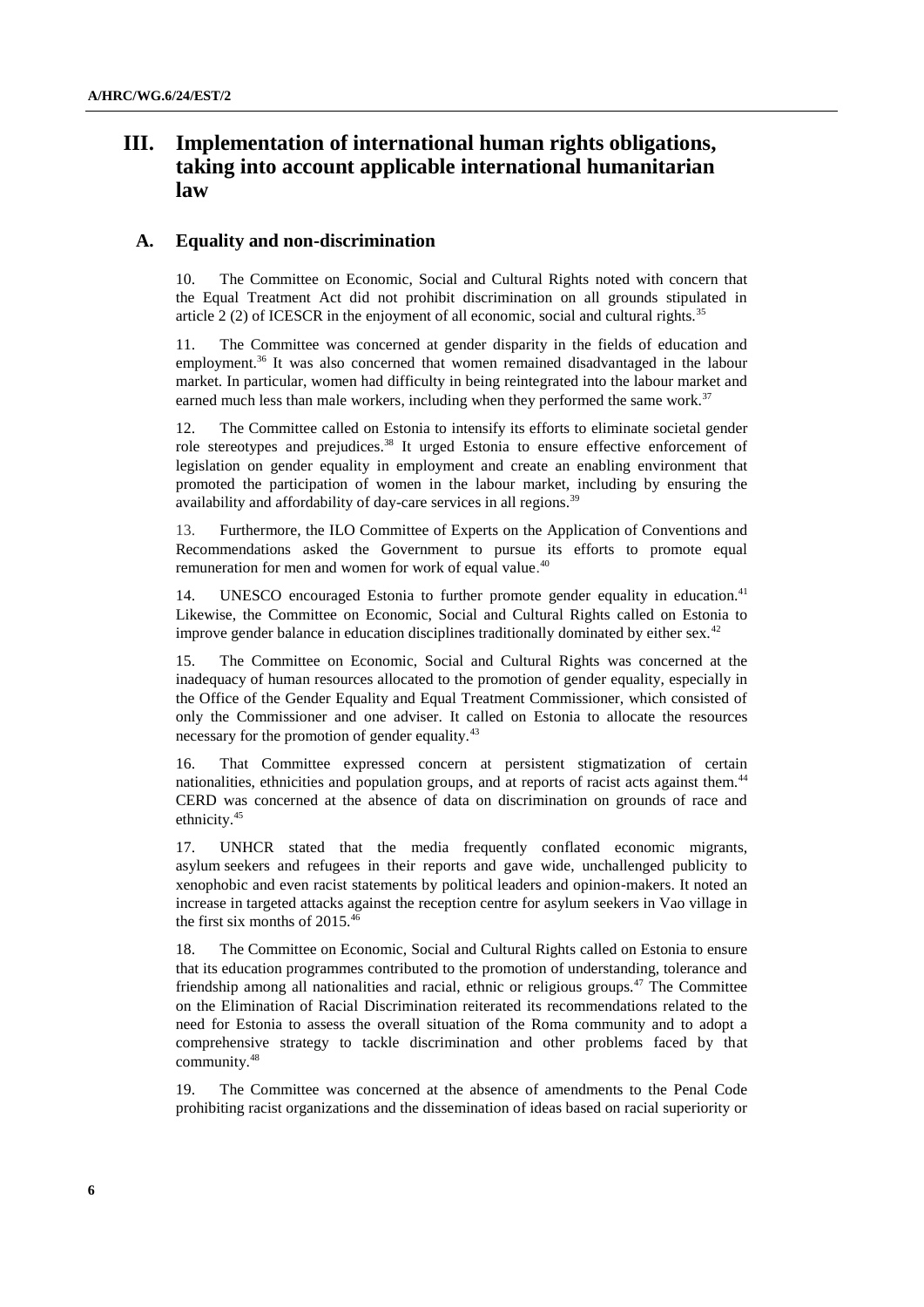racial hatred, and making racially motivated hate speech and incitement to hatred a criminal offence punishable by law.<sup>49</sup> It recommended prohibiting organizations that promoted and incited racial discrimination, making racially motivated hate speech and incitement to hatred criminal offences punishable by law in the circumstances indicated in general recommendation No. 35 of the Committee and ensuring that punishment for such offences corresponded to the gravity of the crimes.<sup>50</sup>

20. The Committee was concerned at the absence of complaints concerning officials of the Police and Border Guard Board and of the Security Police Board in relation to racism, racial discrimination, xenophobia and similar forms of hatred, and at the low number of enquiries into complaints concerning discrimination on grounds of ethnic origin and race.<sup>51</sup>

21. The Committee reiterated its concern that racial motivation did not in general constitute an aggravating circumstance in proceedings under criminal law. It reiterated its recommendation that the Penal Code be amended to include a specific provision ensuring that the motive of hatred was taken into account as an aggravating circumstance in proceedings under criminal law.<sup>52</sup>

### **B. Right to life, liberty and security of person**

22. The Committee against Torture was concerned that the definition of torture in the Penal Code did not reflect all elements contained in article 1 of CAT, and that the penalty for acts of torture of up to five years of imprisonment was not commensurate with the grave nature of the crime. It recommended that Estonia amend its Penal Code to include a definition of torture in conformity with the Convention and penalties for acts of torture which took into account their grave nature.<sup>53</sup> In 2014, Estonia reported that it was in the process of amending the Penal Code and that the definition of torture would include both elements of physical and mental abuse.<sup>54</sup>

23. In 2013, the Committee was concerned by information that no prosecutions had resulted from official applications to the Chancellor of Justice or the Public Prosecutor's Office in relation to allegations of brutality and excessive use of force by law enforcement personnel during the events that took place in Tallinn in April 2007. It was concerned that the investigation into the events was inadequate and that the authorities had not made an attempt to obtain additional evidence, either by questioning the applicants in person or by interviewing the witnesses. 55

24. The Committee recommended that Estonia promptly, thoroughly and impartially investigate all allegations of torture, ill-treatment and excessive use of force, and sanction officials found guilty with appropriate penalties. It also recommended that Estonia establish an independent mechanism to investigate such allegations, and ensure that victims obtained redress and had a right to adequate compensation.<sup>56</sup>

25. The Committee recommended that Estonia, inter alia, ensure effective supervision and independent monitoring by judicial organs of any involuntary hospitalization in psychiatric institutions of persons with mental and psychosocial disabilities, and that it ensure that every patient, whether voluntarily or involuntarily hospitalized, was fully informed about the treatment to be prescribed and given the opportunity to refuse treatment or any other medical intervention. 57

26. The Committee on Economic, Social and Cultural Rights noted with concern the prevalence of domestic violence.<sup>58</sup> The Committee against Torture remained concerned by the absence of specific legislation to prevent and combat domestic violence, and the fact that domestic violence was not a distinct crime in the Penal Code.<sup>59</sup> It welcomed the Development Plan for the Reduction and the Prevention of Violence 2010-2014.<sup>60</sup> The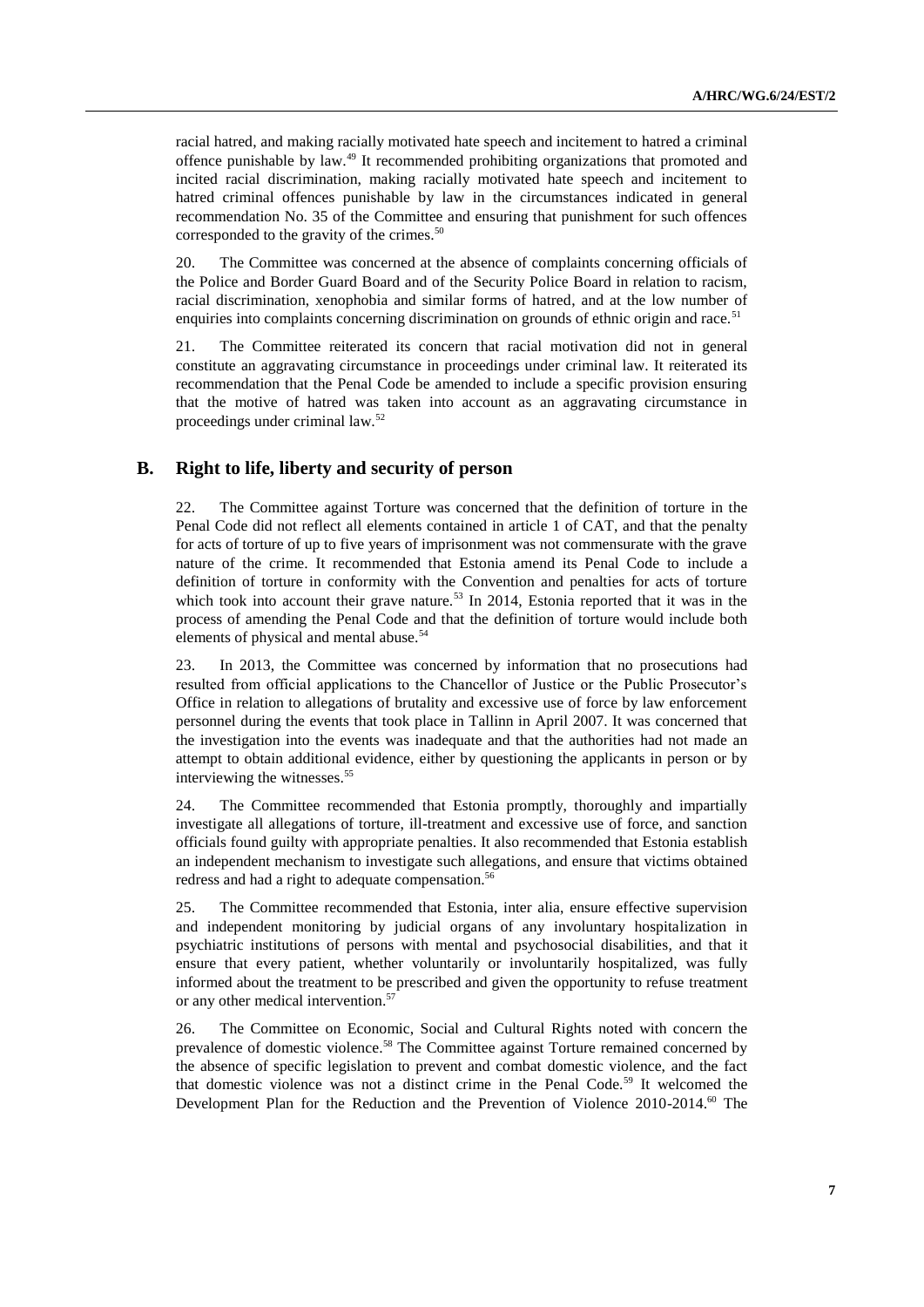Committee on Economic, Social and Cultural Rights, however, regretted that the Development Plan did not foresee large-scale awareness-raising campaigns.<sup>61</sup>

27. The Committee against Torture recommended that Estonia adopt comprehensive legislation on violence against women that would establish domestic violence and marital rape as specific criminal offences, and that it investigate all allegations of violence, prosecute and punish perpetrators and ensure that victims of domestic violence benefited from protection, including restraining orders, and had access to medical and legal services. $62$  In addition, the Committee on Economic, Social and Cultural Rights recommended conducting media campaigns with a view to changing the society's attitude regarding domestic violence. <sup>63</sup> In 2014, Estonia indicated that it was in the process of amending the Penal Code, which would be supplemented by a section concerning domestic violence. A new subsection would be added to article 121 (physical abuse), providing for stricter punishment for such abuse if it was committed in a close or dependent relationship.<sup>64</sup>

28. The Committee against Torture was concerned by the absence of legislation explicitly prohibiting corporal punishment in all settings, and recommended that the Child Protection Act be amended to explicitly prohibit corporal punishment of children in all settings, including at home and in alternative care settings, as an offence under the law.<sup>65</sup>

29. The Committee welcomed amendments made to the Penal Code in 2012, criminalizing trafficking in human beings as a distinct provision in the Penal Code.<sup>66</sup> The ILO Expert Committee noted the amendments to the Penal Code, as well as information on several activities to intensify the fight against human trafficking.<sup>67</sup>

30. However, the Committee against Torture was concerned that Estonia remained a source, transit and destination country for human trafficking, for the purposes of both forced prostitution and forced labour.<sup>68</sup> UNHCR stated that refugees and asylum seekers were particularly at risk of falling victim to trafficking or smuggling due to the vulnerable situations they often faced.<sup>69</sup>

31. The Committee recommended that Estonia vigorously enforce the new anti-trafficking law and take effective measures to prevent human trafficking, increase protection of its victims and provide them with redress.<sup>70</sup> The ILO Committee of Experts encouraged the Government to ensure that thorough investigations of cases of trafficking in persons were carried out, and that the perpetrators involved were prosecuted.<sup>71</sup>

### **C. Administration of justice and the rule of law**

32. The Committee against Torture recommended that Estonia take measures to guarantee that all persons deprived of their liberty were afforded, by law and in practice, all fundamental legal safeguards from the outset of their detention, namely the following rights: to be informed of the reasons for their arrest and of the charges against them; to be informed of their rights; to have prompt access to an independent lawyer, and, if necessary, to legal aid; to inform a person of their own choice; to receive a medical examination by an independent doctor, if possible, a doctor of their choice; to be brought before a judge without delay; and to have the legality of their detention examined by a court.<sup>72</sup> In 2014, Estonia provided detailed information regarding legal safeguards for detained persons.<sup>73</sup>

33. The Committee was concerned about information suggesting that conditions in some prisons and police arrest houses did not meet international standards. It recommended that Estonia improve the material conditions in all prisons and police arrest houses, including newly built and renovated ones, with a view to making improvements related to infrastructure, hygiene and sanitary conditions, hot water, heating, ventilation, lighting, furniture and repairing broken windows, and that it ensure minimum international standards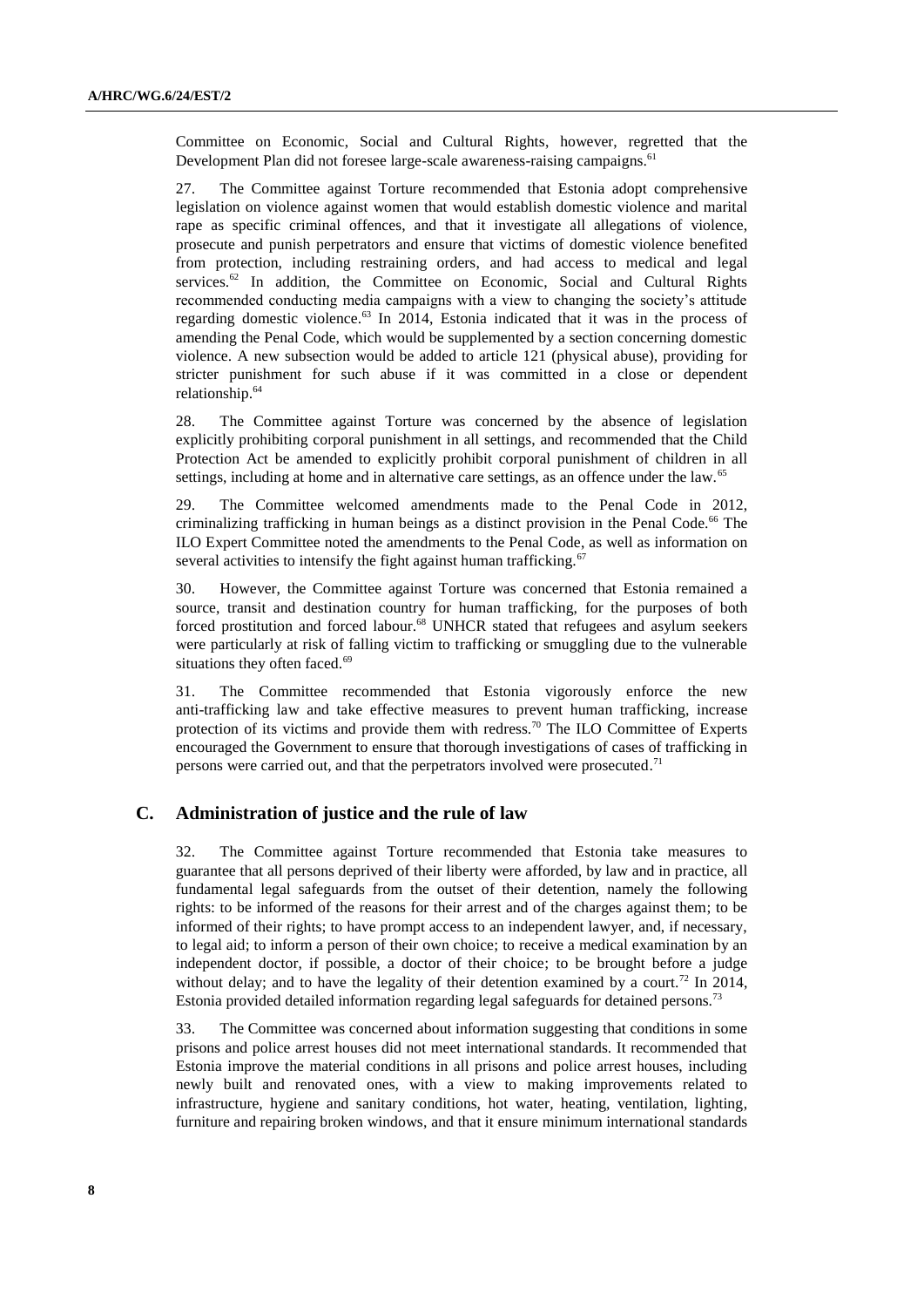of at least four square metres of living space for each detainee.<sup>74</sup> In 2014, Estonia reported on its measures to improve the living conditions of detainees.<sup>75</sup>

34. The Committee was concerned about reports of the unjustified use of restraints, including handcuffs, in prisons. It recommended that Estonia ensure strict adherence by all prison officers to the new, more specific regulations in force since 2011 concerning the use of restraints in prisons, as well as adherence to the protocols and the filling in of registers documenting the use of restraints, including the reasons for use, duration of use and particular method of restraint used. Estonia should ensure that all complaints of violations concerning the use of restraints were promptly and independently investigated and that the persons responsible were held to account.<sup>76</sup> In 2014, Estonia provided information that additional specific regulations concerning the use of restraints in prisons were in process.<sup>77</sup>

### **D. Freedom of expression and association, and the right to participate in public and political life**

35. UNESCO stated that defamation of national symbols, State authority and persons enjoying international immunity was a criminal offence, punishable by up to three years of imprisonment. It was recommended that Estonia decriminalize defamation.<sup>78</sup>

36. The Committee on Economic, Social and Cultural Rights noted with concern that legislation in force prohibited civil servants, including those who did not perform essential services, from participating in strikes. It called on Estonia to ensure that the provisions in the Public Service Act on the right of civil servants to strike complied with ICESCR by restricting the prohibition on the right to strike to only those discharging essential services.<sup>79</sup>

37. The Committee on the Elimination of Racial Discrimination was concerned at the low level of participation of minorities in public and political life, including the parliament and local institutions. It reiterated its recommendation that Estonia ensure greater participation by members of minorities in public life, including in parliament and in the administration at all levels. 80

### **E. Right to work and to just and favourable conditions of work**

38. The Committee on Economic, Social and Cultural Rights was concerned that the level of unemployment remained significant. It recommended that Estonia intensify its efforts to reduce unemployment and the vulnerability of the employment sector to economic shocks. 81

### **F. Right to social security and to an adequate standard of living**

39. The Committee on Economic, Social and Cultural Rights noted with concern that the number of persons, particularly non-Estonians, living below the poverty line or at risk of poverty remained high. It was concerned that a significant number of persons receiving social security benefits lived in poverty. The Committee recommended that Estonia formulate and implement policies and strategies to reduce poverty and ensure that benefits guaranteed an adequate standard of living to recipients and their families.<sup>82</sup>

40. The Committee remained concerned that, in spite of the significant increase in the minimum wage, it did not provide a decent living for workers and their families.<sup>83</sup>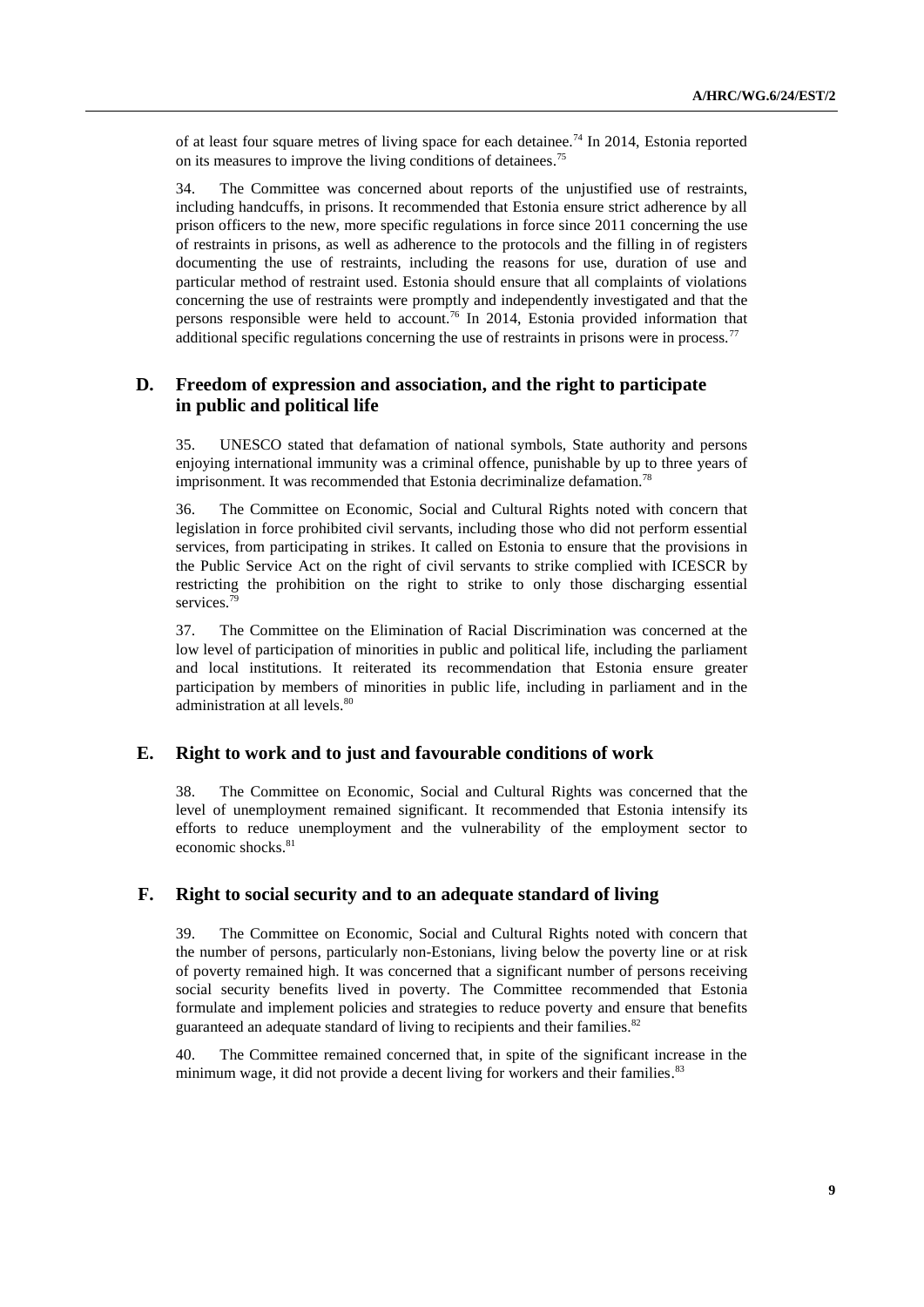41. The Committee was concerned that the duration of the payment of unemployment benefits was limited and that such benefits were not paid in cases in which the employment contract was terminated due to professional fault.<sup>84</sup>

42. The Committee noted with concern the acute shortage of housing, including social housing, in Tallinn and, to a lesser extent, in other cities and towns, as well as rural municipalities. It urged Estonia to address the shortage of housing, including social housing, especially for disadvantaged and marginalized individuals and groups, in all regions concerned. 85

### **G. Right to health**

43. The Committee on Economic, Social and Cultural Rights expressed concern that, while the rate of abortion had decreased, it continued to be widely practised among adolescents and that unwanted pregnancy often led teenage girls to drop out of school. It urged Estonia to ensure that sexual and reproductive health services were effectively accessible to adolescents, and called on Estonia to intensify its efforts to prevent teenage pregnancy and to provide the support services necessary for pregnant adolescents.<sup>86</sup>

#### **H. Right to education**

44. The Committee on Economic, Social and Cultural Rights noted with concern that the number of pupils who did not complete upper secondary education remained high. It recommended adopting targeted measures to address school dropout among pupils.<sup>87</sup>

45. The Committee on the Elimination of Racial Discrimination recommended that Estonia ensure that all Roma children had access to quality education and were integrated in mainstream schools.<sup>88</sup>

46. UNESCO noted that human rights as a topic had been integrated into the national curriculum.<sup>89</sup>

### **I. Cultural rights**

47. The Committee on Economic, Social and Cultural Rights was concerned that some segments of the population, in particular disadvantaged and marginalized individuals and groups, did not participate in cultural activities due to limited accessibility and affordability. It encouraged Estonia to promote the realization of the right of everyone to take part in cultural life, including by ensuring the facilitation of access to cultural goods, particularly for disadvantaged and marginalized individuals and groups.<sup>90</sup>

### **J. Persons with disabilities**

48. The Committee on Economic, Social and Cultural Rights was concerned that a large proportion of persons with disabilities were unemployed. It recommended that Estonia intensify efforts aimed at providing persons with disabilities with the opportunity to secure appropriate employment, and that it address the obstacles identified, such as accessibility and transport.<sup>91</sup>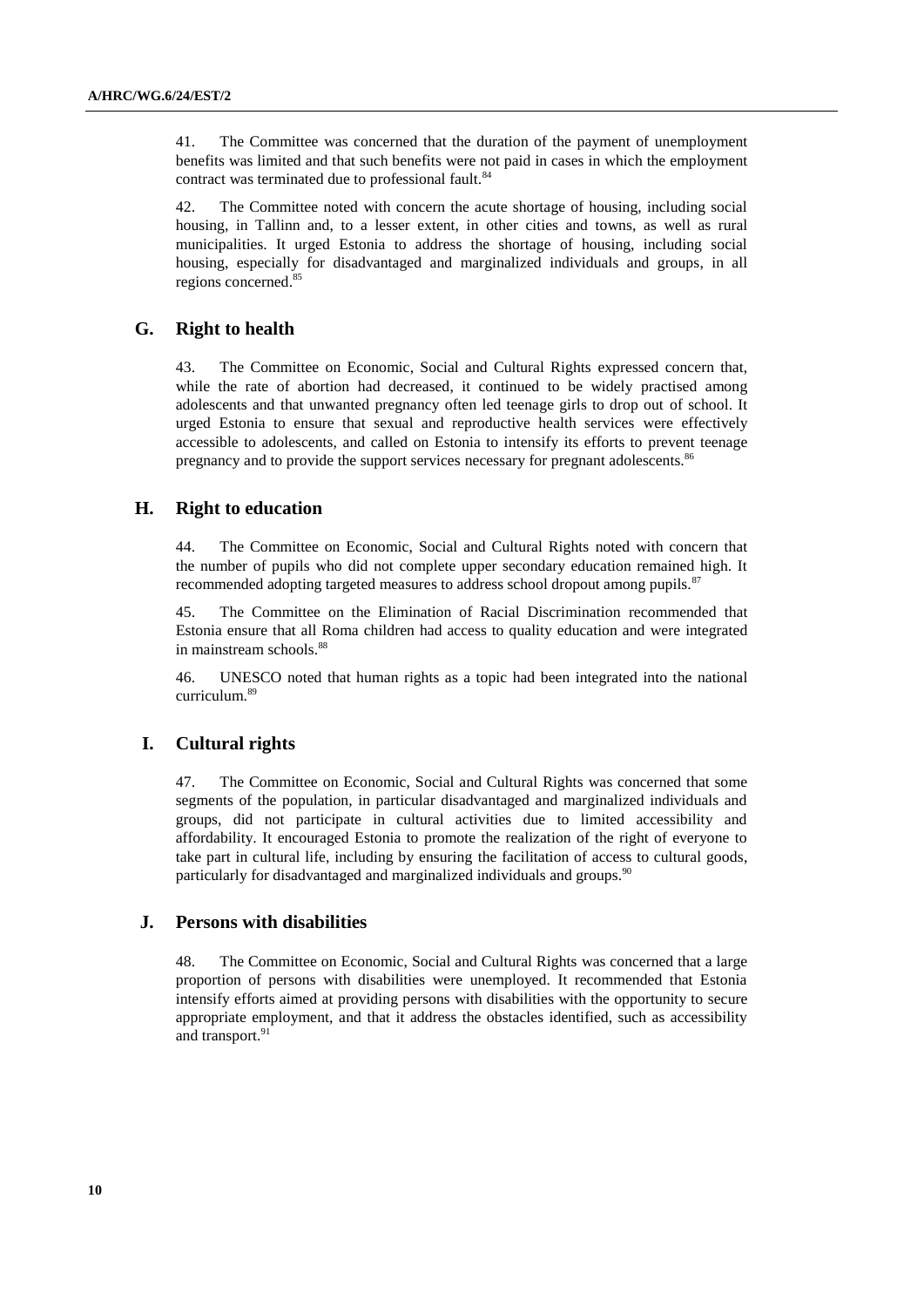### **K. Minorities**

49. The ILO Committee of Experts stated that the unemployment rate of non-Estonians remained high.<sup>92</sup> The Committee on the Elimination of Racial Discrimination was concerned at discrepancies between the employment and income levels of the Estonian and the non-Estonian population, including as a result of language proficiency. <sup>93</sup> Similarly, the Committee on Economic, Social and Cultural Rights was concerned about discrimination against the Russian-speaking population, which continued to be disproportionally affected by unemployment and poverty.<sup>94</sup> The Committee on the Elimination of Racial Discrimination was concerned that, while the Equal Treatment Act prohibited discrimination against an employee or potential employee based on criteria such as nationality (ethnic origin), different treatment in accordance with the level of Estonian language proficiency was not considered discrimination if such treatment was permitted by the Public Service Act or the Language Act.<sup>95</sup>

50. The Committee on the Elimination of Racial Discrimination recommended that Estonia intensify efforts to address the persistent disadvantages faced by minority groups with regard to rates of employment and remuneration based on language proficiency.<sup>96</sup> That Committee, in 2014, along with the Committee on Economic, Social and Cultural Rights, in 2011, recommended that Estonia ensure that language requirements in relation to employment were based on reasonable and objective criteria, so as to avoid discrimination on the basis of language. $97$ 

51. The Committee on the Elimination of Racial Discrimination welcomed the adoption of the State Integration Programme 2014-2020, which included social and economic integration.<sup>98</sup> However, it was concerned by the continued overemphasis on language in the Integration Strategy, including the initiative by the Chancellor of Justice in 2012 to bring the Private Schools Act into conformity with the constitutional right of everyone to be taught in Estonian, which had resulted in studies at private upper secondary schools, where the language of instruction had previously been Russian, being conducted 60 per cent in Estonian. The Committee recommended that Estonia continue removing punitive elements in its approach to the promotion of the official language.<sup>99</sup>

52. The Committee on Economic, Social and Cultural Rights recommended that an adequate status be granted to minority languages.<sup>100</sup> The Committee on the Elimination of Racial Discrimination recommended reviewing the legislation that restricted the use of minority language in public services only to counties where persons belonging to minorities who were citizens of Estonia made up half of the population.<sup>101</sup>

53. Furthermore, the ILO Committee of Experts encouraged the Government to continue its efforts to promote equal opportunities for ethnic and national minorities, in particular, with regard to language training and vocational training opportunities.<sup>102</sup> The Committee on Economic, Social and Cultural Rights recommended that Estonia guarantee in its legislation the status and rights of national, ethnic and linguistic minorities, including by adopting a comprehensive law to ensure the protection and promotion of economic, social and cultural rights for all minorities.<sup>103</sup>

54. The Committee on the Elimination of Racial Discrimination was concerned at the high number of non-Estonians among the prison population, and the refusal of prisons and correctional facilities to accept and translate complaints from prisoners that were not written in the official language.<sup>104</sup> The Committee against Torture recommended that Estonia put an end to any discrimination against prisoners on the basis of their proficiency in the Estonian language and ensure that prisoners were not penalized with regard to administrative or disciplinary matters if they did not have a sufficient understanding of the that language. Translation services should be provided for prisoners with an insufficient knowledge of the Estonian language.<sup>105</sup>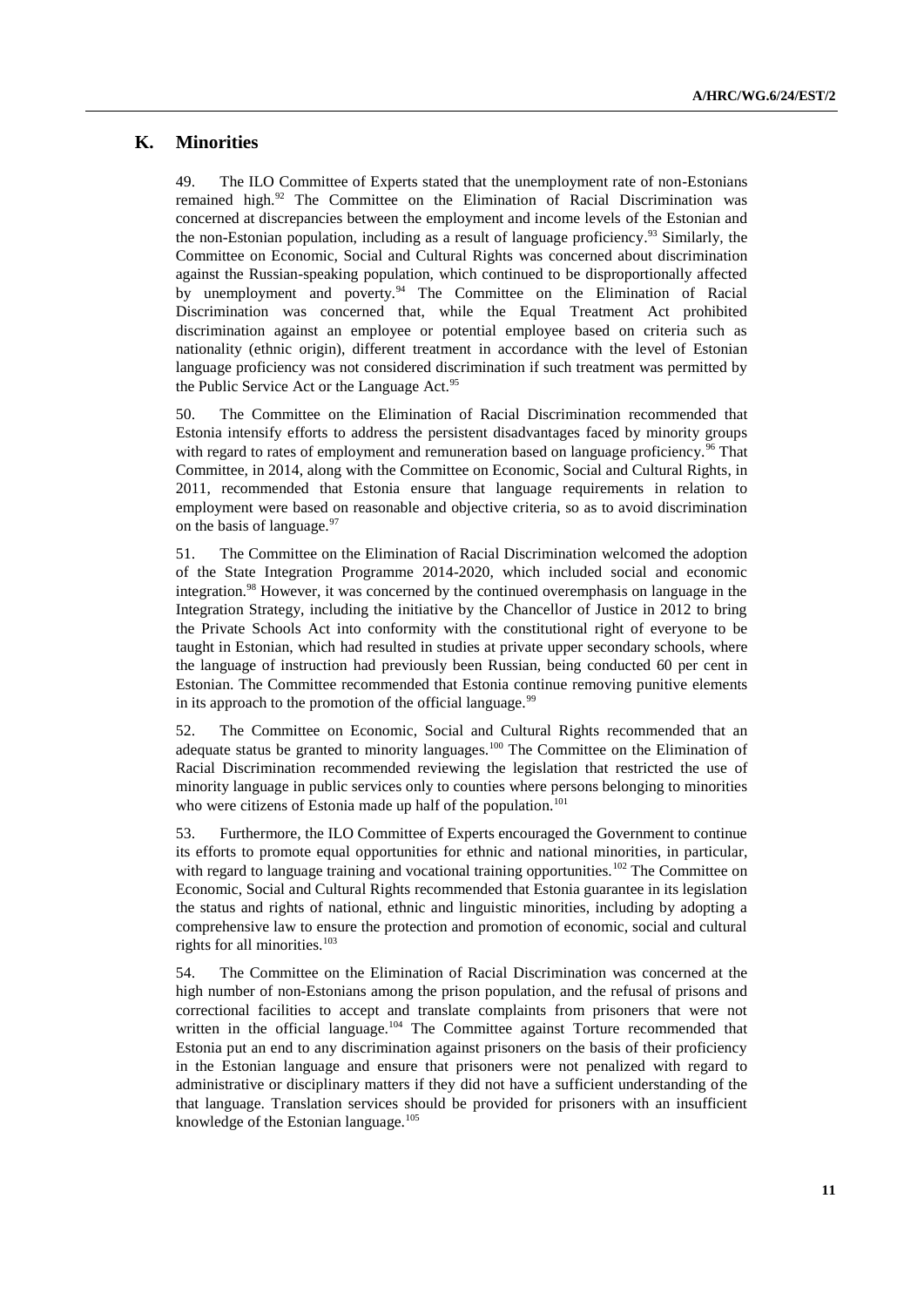55. In 2014, the Committee on the Elimination of Racial Discrimination remained concerned at the persistently high number of "persons with undetermined citizenship".<sup>106</sup> UNHCR stated that, according to the population registry, "persons with undetermined citizenship" made up 6.3 per cent of the population as of 1 January  $2015$ .<sup>107</sup> The Committee on Economic, Social and Cultural Rights and the Committee against Torture made similar observations. 108

56. UNHCR explained that "persons with undetermined citizenship" who had been issued alien's passports were entitled to a set of rights and obligations that went beyond the minimum prescribed by the 1954 Convention, though differences in treatment between them and citizens persisted. They might obtain long-term residence permits and vote in municipal elections, but not in any other elections, and they could not hold government jobs. UNHCR referred to information indicating that some "persons with undetermined citizenship" felt socially excluded from the majority community and were disadvantaged in Estonian society.<sup>109</sup>

57. UNHCR stated that the rate of naturalization of "persons with undetermined citizenship" had slowed in recent years. One main factor which seemed to prevent "persons with undetermined citizenship" from naturalizing was the difficulty of learning the Estonian language to the degree required to pass the mandatory test.<sup>110</sup>

58. The Committee against Torture was concerned by the low level of registration as citizens of children born in Estonia to non-citizen parents.<sup>111</sup> The Committee on Economic, Social and Cultural Rights was concerned that citizenship acquired by naturalization could be revoked under some circumstances.<sup>112</sup> That Committee recommended that Estonia facilitate the acquisition of Estonian citizenship by persons with the status of "non-citizens" and address obstacles encountered by applicants.<sup>113</sup>

59. UNHCR stated that Estonia had made an important step in further developing its national framework for the prevention and reduction of statelessness by amending the Citizenship Act in January 2015. The amendments exempted persons over 65 years of age from the duty to complete the written part of the Estonian language test, lifted the requirement to prove release from their previous citizenship for beneficiaries of international protection, and shortened the maximum duration of the Police and Border Guard Board's procedure for examining applications for naturalization from nine months to six. 114

60. As UNHCR noted, the amendments to the Citizenship Act provided that a child born in Estonia would acquire Estonian citizenship by naturalization at birth if his or her parents or a single parent had been legally residing in Estonia for at least five years as of the date of birth of the child and were not considered as citizens by any other State. The amendments would come into force on 1 January 2016 and be applied retroactively to all children below 15 years of age.<sup>115</sup>

61. However, UNHCR stated that the amendments to the Citizenship Act seemed not to cover stateless children who were between 15 and 18 years of age as of 1 January 2016, children born to stateless parents who had not been legally residing in Estonia for the past five years, and children born to parents who had a nationality but were unable to transmit their citizenship to the child due to a conflict of nationality laws.<sup>116</sup>

62. Nevertheless, UNHCR expressed the view that the application of those amendments would contribute significantly to addressing the 2011 universal periodic review recommendation<sup>117</sup> on resolving the problem of persons without citizenship.<sup>118</sup>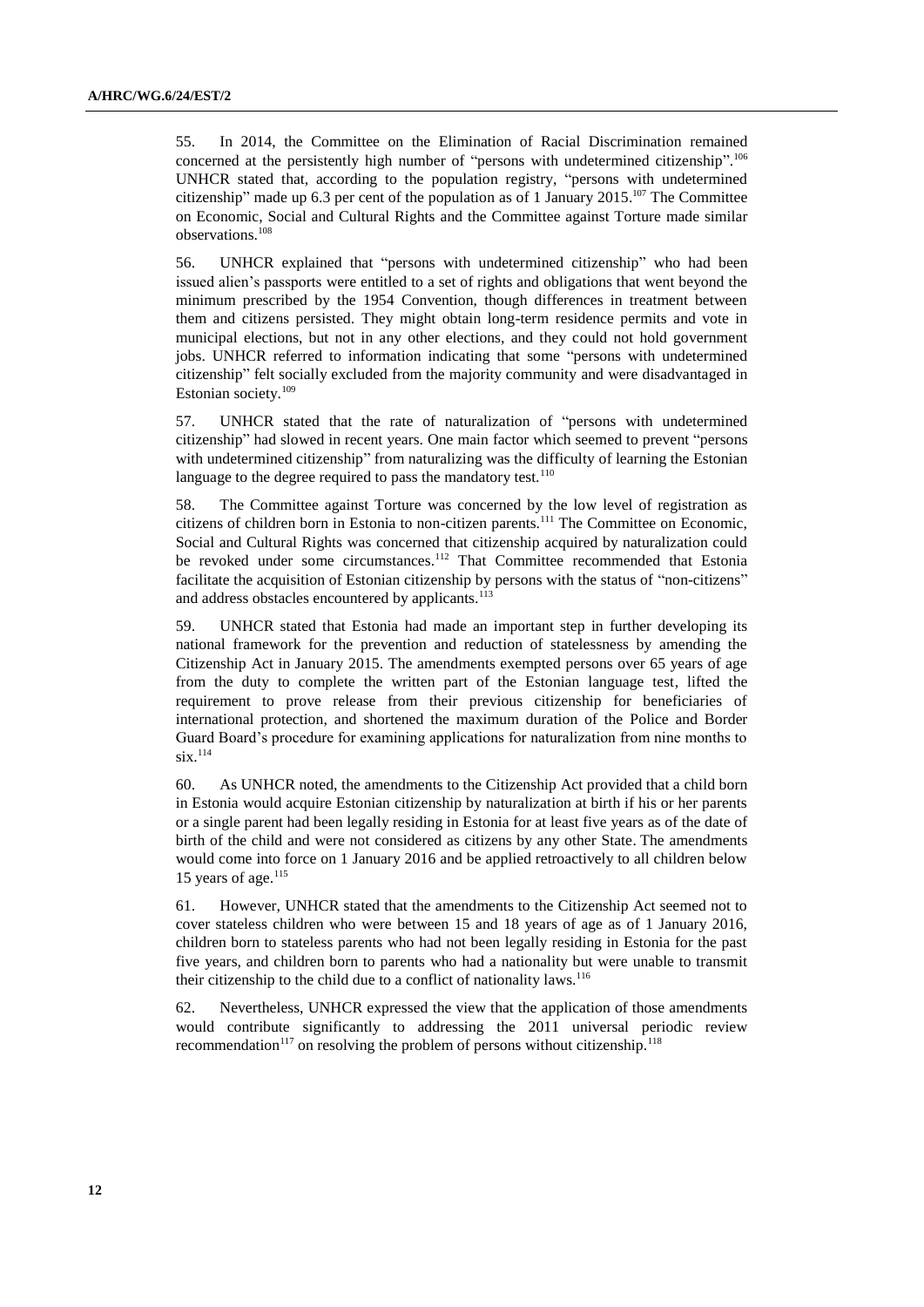### **L. Migrants, refugees and asylum seekers**

63. UNHCR was concerned about access to the territory and the national asylum procedure for persons in need of international protection, in particular at the Narva bordercrossing point. It referred to information indicating that some asylum seekers had been denied the right to lodge asylum applications at border-crossing points or in transit zones. Instead, they had allegedly been either advised to apply for asylum as soon as they were transferred to the Harku Detention Centre, or had been involuntarily returned to the country from which they had arrived. $119$ 

64. UNHCR expressed its concern over the reported incidents in which individuals originating in an African country and a Western Asian country that were experiencing ongoing armed conflict had been issued with orders to immediately leave the country. It stated that such a practice was not in line with the principle of non-refoulement.<sup>120</sup> It recommended that Estonia monitor and refrain from issuing orders to "immediately leave Estonia" in situations in which there were indications that an individual might be in need of international protection or to those individuals who had already submitted an asylum claim, in line with the principle of non-refoulement*.* 121

65. UNHCR was concerned about provisions in legislation that denied the right to rebut a presumption of safety in cases involving rejection of an asylum application on the basis of the safe country of origin and safe third country concepts.<sup>122</sup> It recommended that Estonia amend the Act on Granting International Protection to Aliens to introduce provisions granting such a right in the course of the first-instance procedure.<sup>123</sup>

66. UNHCR stated that, although the legislation envisaged a right to appeal any administrative decision or action, including refusal of entry and rejection of an asylum application at the border or in a transit zone, it was difficult for applicants to exercise that right in practice, due to the lack of access to free legal counselling and/or assistance at border-crossing points. UNHCR added that the issue of provision of free legal aid, in particular for those who applied for asylum at the border and for those in detention, had been addressed by a 2011 universal periodic review recommendation.<sup>124</sup>

67. The Committee against Torture was concerned that persons seeking asylum might not enjoy all procedural guarantees and that the risk of refoulement existed regarding decisions under the accelerated procedure made by border guards who were not trained, equipped or resourced to conduct personal interviews, examine applications for international protection and undertake the legal analysis of asylum claims.<sup>125</sup>

68. UNHCR recommended that Estonia ensure that all procedural guarantees, including access to legal representation and effective legal remedy, for persons applying for asylum at border-crossing points were respected, and that the protection needs of refugees and other persons in need of international protection were duly recognized and refoulement prevented.<sup>126</sup> The Committee against Torture made a similar recommendation.<sup>127</sup>

69. Furthermore, UNHCR recommended that Estonia amend (a) the Act on Granting International Protection to Aliens and other relevant legislation to provide asylum seekers with a reasonable amount of time to appeal a negative decision; and (b) the State Legal Aid Act to ensure that asylum seekers and beneficiaries of international protection had effective access to independent, qualified and free legal advice and representation.<sup>128</sup>

70. UNHCR noted with concern that, starting in 2014, the authorities had begun to apply a policy of penalization of asylum seekers for illegal entry under the Penal Code. UNHCR recommended amending the Penal Code with a safeguard clause ensuring that persons exercising the right to seek asylum were released from any criminal liability for illegal entry or stay. $129$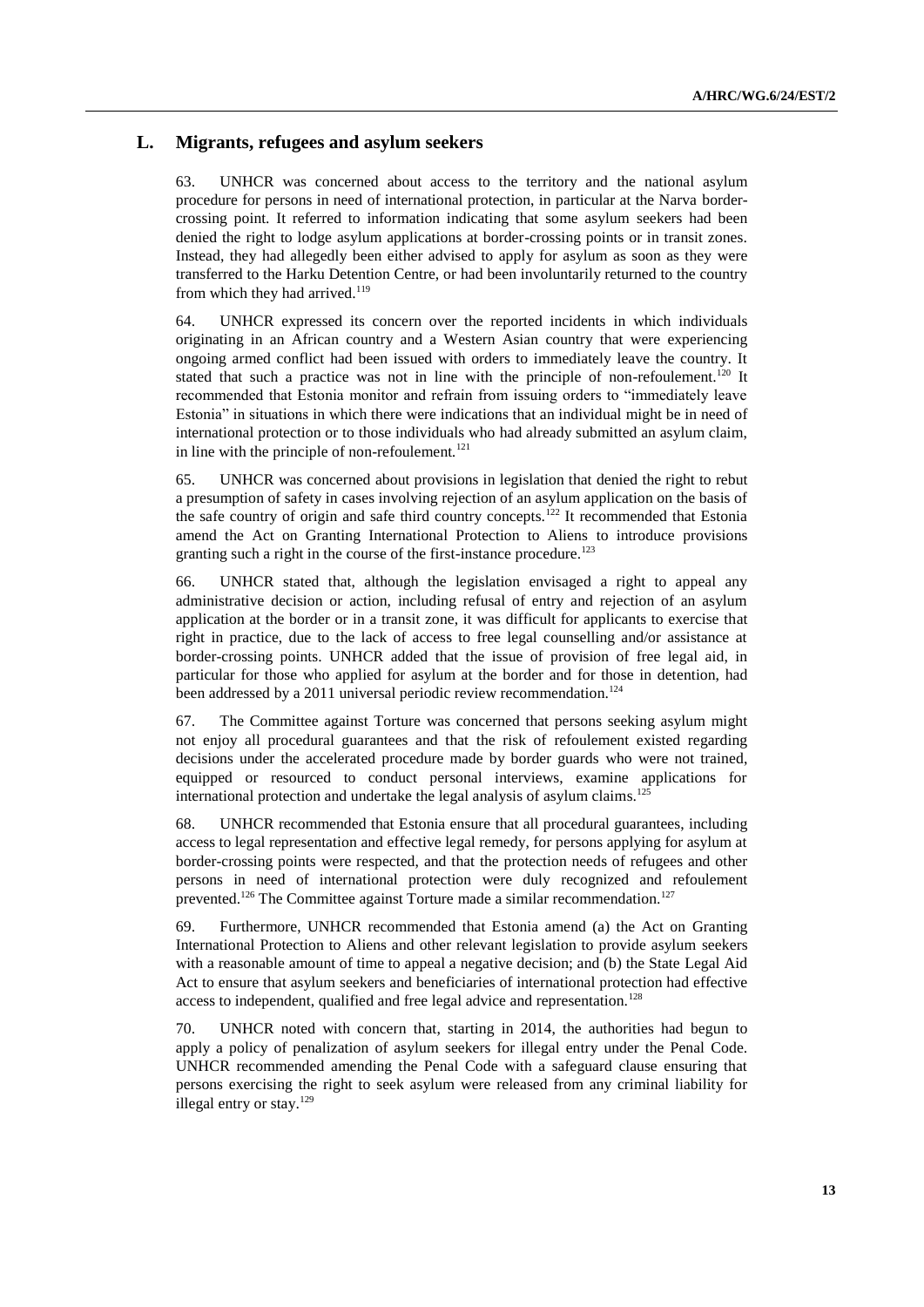71. In 2013, the Committee against Torture was concerned by the conditions in the Harku Expulsion Centre for irregular migrants, such as poor food, routine handcuffing during transfers to hospitals or courts, disproportionate use of force and verbal abuse by staff. It recommended that Estonia improve conditions at the Centre so that they conformed to international standards.<sup>130</sup>

72. In 2015, UNHCR acknowledged that steps had been taken to address problems related to the remote location of the reception centre for asylum seekers in Illuka. A new reception centre in a new location (municipality of Vao) had begun operating in 2014. Although the new centre was located approximately 120 km from Tallinn, available public transport connections were much better and the new centre was closer to schools, kindergartens and other municipal services. UNHCR noted that the opening of the new reception centre in the new location had contributed to the implementation of the 2011 universal period review recommendation $131$  on improving reception conditions for asylum seekers. 132

73. UNHCR stated that national legislation provided no framework for the effective identification and protection of stateless persons, except for special provisions related to "persons with undetermined citizenship" who had been issued an alien's passport. The legislation provided no definition of a stateless person and did not establish a formal procedure for the determination of statelessness.<sup>133</sup> It recommended that Estonia introduce a legal framework and mechanism for the effective identification, determination and protection of stateless persons, and that it take steps to reduce statelessness, by facilitating naturalization or through other measures, and consider the readiness of UNHCR to assist in those efforts.<sup>134</sup>

*Notes*

- $1$  Unless indicated otherwise, the status of ratification of instruments listed in the table may be found on the official website of the United Nations Treaty Collection database, Office of Legal Affairs of the United Nations Secretariat, [http://treaties.un.org/.](http://treaties.un.org/) Please also refer to the United Nations compilation on Estonia from the previous cycle (A/HRC/WG.6/10/EST/2).
- <sup>2</sup> The following abbreviations have been used in the present document:

| <b>ICERD</b>     | International Convention on the Elimination of All Forms of       |
|------------------|-------------------------------------------------------------------|
|                  | Racial Discrimination                                             |
| <b>ICESCR</b>    | International Covenant on Economic, Social and Cultural Rights    |
| <b>OP-ICESCR</b> | <b>Optional Protocol to ICESCR</b>                                |
| <b>ICCPR</b>     | International Covenant on Civil and Political Rights              |
| <b>ICCPR-OP1</b> | Optional Protocol to ICCPR                                        |
| <b>ICCPR-OP2</b> | Second Optional Protocol to ICCPR, aiming at the abolition of the |
|                  | death penalty                                                     |
| <b>CEDAW</b>     | Convention on the Elimination of All Forms of Discrimination      |
|                  | against Women                                                     |
| <b>OP-CEDAW</b>  | <b>Optional Protocol to CEDAW</b>                                 |
| <b>CAT</b>       | Convention against Torture and Other Cruel, Inhuman or            |
|                  | Degrading Treatment or Punishment                                 |
| OP-CAT           | Optional Protocol to CAT                                          |
| <b>CRC</b>       | Convention on the Rights of the Child                             |
| OP-CRC-AC        | Optional Protocol to CRC on the involvement of children in        |
|                  | armed conflict                                                    |
| OP-CRC-SC        | Optional Protocol to CRC on the sale of children, child           |
|                  | prostitution and child pornography                                |
| <b>OP-CRC-IC</b> | Optional Protocol to CRC on a communications procedure            |
| <b>ICRMW</b>     | International Convention on the Protection of the Rights of All   |
|                  | Migrant Workers and Members of Their Families                     |
|                  |                                                                   |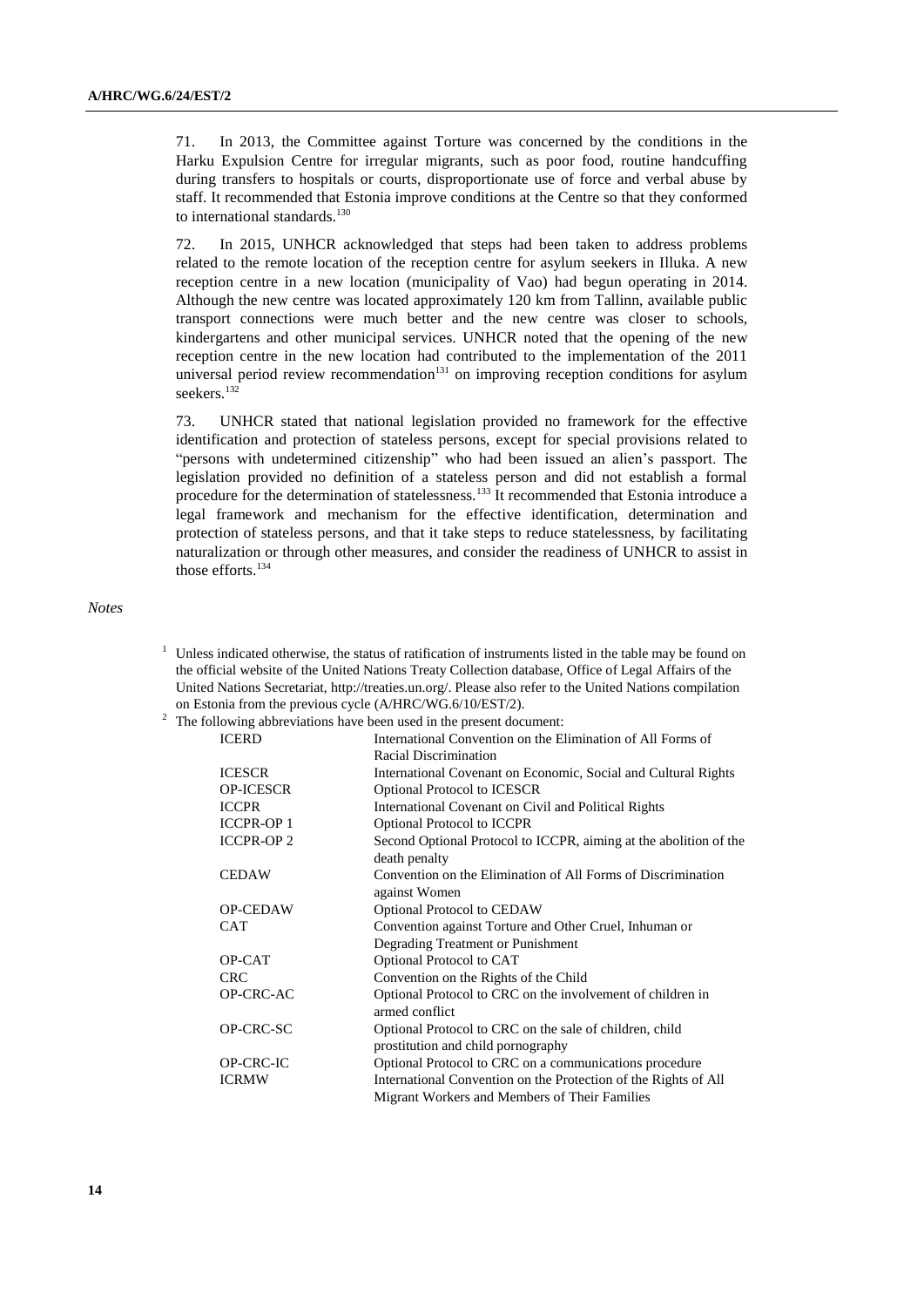| <b>CRPD</b>   | Convention on the Rights of Persons with Disabilities           |
|---------------|-----------------------------------------------------------------|
| OP-CRPD       | <b>Optional Protocol to CRPD</b>                                |
| <b>ICPPED</b> | International Convention for the Protection of All Persons from |
|               | <b>Enforced Disappearance</b>                                   |

- 3 Individual complaints: ICCPR-OP 1, art. 1; OP-CEDAW, art. 1; OP-CRPD, art. 1; OP-ICESCR, art. 1; OP-CRC-IC, art. 5; ICERD, art. 14; CAT, art. 22; ICRMW, art. 77; and ICPPED, art. 31. Inquiry procedure: OP-CEDAW, art. 8; CAT, art. 20; ICPPED, art. 33; OP-CRPD, art. 6; OP-ICESCR, art. 11; and OP-CRC-IC, art. 13. Inter-State complaints: ICCPR, art. 41; ICRMW, art. 76; ICPPED, art. 32; CAT, art. 21; OP-ICESCR, art. 10; and OP-CRC-IC, art. 12. Urgent action: ICPPED, art. 30.
- <sup>4</sup> Protocol to Prevent, Suppress and Punish Trafficking in Persons, Especially Women and Children, supplementing the United Nations Convention against Transnational Organized Crime.
- <sup>5</sup> 1954 Convention relating to the Status of Stateless Persons, and 1961 Convention on the Reduction of Statelessness.
- <sup>6</sup> International Labour Organization (ILO) Indigenous and Tribal Peoples Convention, 1989 (No. 169), and Domestic Workers Convention, 2011 (No. 189).
- <sup>7</sup> Geneva Convention for the Amelioration of the Condition of the Wounded and Sick in Armed Forces in the Field (First Convention); Geneva Convention for the Amelioration of the Condition of Wounded, Sick and Shipwrecked Members of Armed Forces at Sea (Second Convention); Geneva Convention relative to the Treatment of Prisoners of War (Third Convention); Geneva Convention relative to the Protection of Civilian Persons in Time of War (Fourth Convention); Protocol Additional to the Geneva Conventions of 12 August 1949, and relating to the Protection of Victims of International Armed Conflicts (Protocol I); Protocol Additional to the Geneva Conventions of 12 August 1949, and relating to the Protection of Victims of Non-International Armed Conflicts (Protocol II); Protocol Additional to the Geneva Conventions of 12 August 1949, and relating to the Adoption of an Additional Distinctive Emblem (Protocol III). For the official status of ratifications, see International Committee of the Red Cross, www.icrc.org/IHL.
- 8 ILO Forced Labour Convention, 1930 (No. 29); Abolition of Forced Labour Convention, 1957 (No. 105); Freedom of Association and Protection of the Right to Organise Convention, 1948 (No. 87); Right to Organise and Collective Bargaining Convention, 1949 (No. 98); Equal Remuneration Convention, 1951 (No. 100); Discrimination (Employment and Occupation Convention, 1958 (No. 111); Minimum Age Convention, 1973 (No. 138); Worst Forms of Child Labour Convention, 1999 (No. 182).
- 9 See CAT/C/EST/CO/5, para. 25, and CERD/C/EST/CO/10-11, para. 17. See also E/C.12/EST/CO/2, paras. 34-35.
- <sup>10</sup> See CERD/C/EST/CO/10-11, para. 17, and the United Nations Educational, Scientific and Cultural Organization (UNESCO) submission for the universal period review of Estonia, para. 40.
- $11$  See CAT/C/EST/CO/5, para. 22.
- <sup>12</sup> Office of the United Nations High Commissioner for Refugees (UNHCR) submission for the universal periodic review of Estonia, p. 11, and CERD/C/EST/CO/10-11, paras. 11 (e) and 17.
- <sup>13</sup> See CERD/C/EST/CO/10-11, paras. 7 (b) and 17. See also CERD/C/EST/CO/8-9/Add.1, para. 3, and letter dated 9 March 2012 from the Committee on the Elimination of Racial Discrimination to the Permanent Representative of Estonia to the United Nations Office at Geneva. Available from http://tbinternet.ohchr.org/Treaties/CERD/Shared%20Documents/EST/INT\_CERD\_FUL\_EST\_1195 8\_E.pdf.
- <sup>14</sup> See CAT/C/EST/CO/5, para. 24.
- <sup>15</sup> See E/C.12/EST/CO/2, para. 6.
- <sup>16</sup> Ibid., para. 7. See also letter dated 28 April 2014 from the Human Rights Committee to the Permanent Representative of Estonia to the United Nations Office at Geneva, p. 1. Available from [http://tbinternet.ohchr.org/Treaties/CCPR/Shared%20Documents/EST/INT\\_CCPR\\_FUL\\_EST\\_17216](http://tbinternet.ohchr.org/Treaties/CCPR/Shared%20Documents/EST/INT_CCPR_FUL_EST_17216_E.pdf) [\\_E.pdf.](http://tbinternet.ohchr.org/Treaties/CCPR/Shared%20Documents/EST/INT_CCPR_FUL_EST_17216_E.pdf)
- $^{17}$  See CAT/C/EST/CO/5, para. 14.
- <sup>18</sup> See CERD/C/EST/CO/10-11, para. 6. See also letter dated 28 April 2014 from the Human Rights Committee to the Permanent Mission of Estonia to the United Nations Office and other international organizations in Geneva, p. 1.
- See CAT/C/EST/CO/5/Add.1, para. 19, and letter dated 20 January 2012 from the Permanent Mission of Estonia to the United Nations Office and other international organizations in Geneva to the Human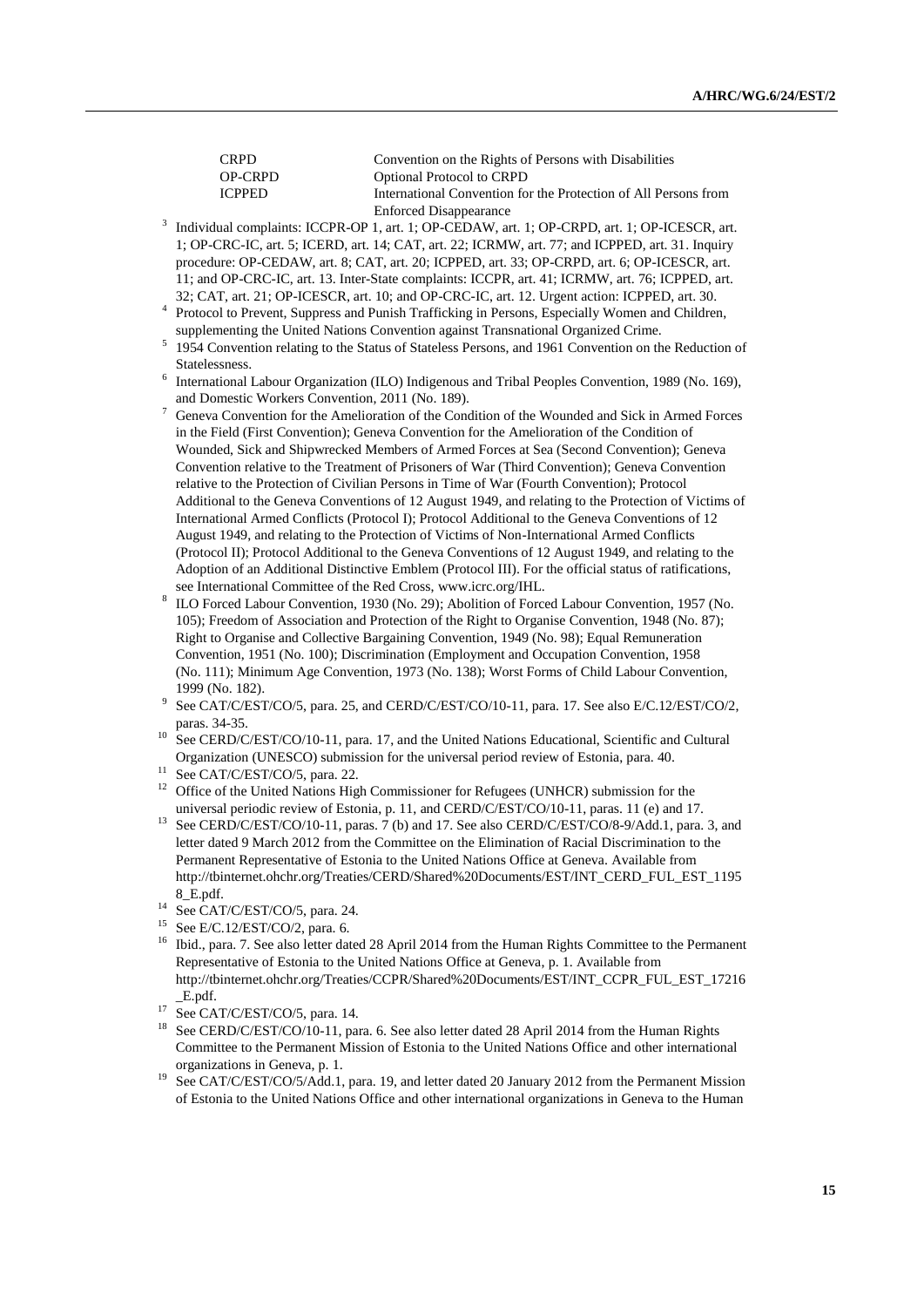Rights Committee. Available from

[http://tbinternet.ohchr.org/Treaties/CCPR/Shared%20Documents/EST/INT\\_CCPR\\_FCO\\_EST\\_19874](http://tbinternet.ohchr.org/Treaties/CCPR/Shared%20Documents/EST/INT_CCPR_FCO_EST_19874_E.pdf) [\\_E.pdf.](http://tbinternet.ohchr.org/Treaties/CCPR/Shared%20Documents/EST/INT_CCPR_FCO_EST_19874_E.pdf)

- <sup>20</sup> http://lib.ohchr.org/HRBodies/UPR/Documents/Session10/EE/Estonia\_Mid-Term.pdf
- See CERD/C/EST/CO/8-9, para. 27.
- <sup>22</sup> CERD/C/EST/CO/8-9/Add.1.
- <sup>23</sup> See letter dated 9 March 2012 from the Committee on the Elimination of Racial Discrimination to the Permanent Representative of Estonia to the United Nations Office at Geneva.
- <sup>24</sup> See CERD/C/EST/CO/10-11, para. 23.
- <sup>25</sup> CERD/C/EST/CO/10-11/Add.1.
- <sup>26</sup> See CCPR/C/EST/CO/3, para. 18.
- $27$  A/67/40/Vol. I, p. 158.
- <sup>28</sup> Ibid., p. 176. See also letter dated 20 January 2012 from the Permanent Mission of Estonia to the United Nations Office and other international organizations in Geneva to the Human Rights Committee.
- <sup>29</sup> See letter dated 30 July 2013 from the Permanent Mission of Estonia to the United Nations Office and other international organizations in Geneva to the Human Rights Committee. Available from [http://tbinternet.ohchr.org/\\_layouts/treatybodyexternal/Download.aspx?symbolno=INT%2fCCPR%2f](http://tbinternet.ohchr.org/_layouts/treatybodyexternal/Download.aspx?symbolno=INT%2fCCPR%2fFCO%2fEST%2f15761&Lang=en) [FCO%2fEST%2f15761&Lang=en.](http://tbinternet.ohchr.org/_layouts/treatybodyexternal/Download.aspx?symbolno=INT%2fCCPR%2fFCO%2fEST%2f15761&Lang=en)
- <sup>30</sup> See letter dated 28 April 2014 from Human Rights Committee to the Permanent Representative of Estonia to the United Nations Office at Geneva. See also letters from the Human Rights Committee to the Permanent Representative of Estonia to the United Nations Office at Geneva dated 28 November 2011, 27 April 2012 and 24 May 2013, available from

[http://tbinternet.ohchr.org/Treaties/CCPR/Shared%20Documents/EST/INT\\_CCPR\\_FUL\\_EST\\_12202](http://tbinternet.ohchr.org/Treaties/CCPR/Shared%20Documents/EST/INT_CCPR_FUL_EST_12202_E.pdf) [\\_E.pdf;](http://tbinternet.ohchr.org/Treaties/CCPR/Shared%20Documents/EST/INT_CCPR_FUL_EST_12202_E.pdf)

[http://tbinternet.ohchr.org/Treaties/CCPR/Shared%20Documents/EST/INT\\_CCPR\\_FUL\\_EST\\_12203](http://tbinternet.ohchr.org/Treaties/CCPR/Shared%20Documents/EST/INT_CCPR_FUL_EST_12203_E.pdf) [\\_E.pdf;](http://tbinternet.ohchr.org/Treaties/CCPR/Shared%20Documents/EST/INT_CCPR_FUL_EST_12203_E.pdf) and

http://tbinternet.ohchr.org/Treaties/CCPR/Shared%20Documents/EST/INT\_CCPR\_FUL\_EST\_16124 \_E.pdf.

- $31$  See CAT/C/EST/CO/5, para. 27.
- $^{32}$  CAT/C/EST/CO/5/Add.1.
- <sup>33</sup> For the titles of special procedure mandate holders, see
- www.ohchr.org/EN/HRBodies/SP/Pages/Welcomepage.aspx.
- <sup>34</sup> See OHCHR annual report 2014, pp. 63, 71, 89, 96 and 100; OHCHR annual report 2013, pp. 131, 139, and 165; OHCHR annual report 2012, pp. 117, 126 and 152; and OHCHR annual report 2011, pp. 125, 134 and 160.
- <sup>35</sup> See E/C.12/EST/CO/2, para. 8.
- <sup>36</sup> Ibid., para. 11. See also ILO Committee of Experts on the Application of Conventions and Recommendations, direct request concerning ILO Discrimination (Employment and Occupation) Convention, 1958 (No. 111), adopted in 2012, published 102nd ILC session (2013), available from www.ilo.org/dyn/normlex/en/f?p=1000:13100:0::NO:13100:P13100\_COMMENT\_ID:3057092.
- $37$  See E/C.12/EST/CO/2, para. 14.
- <sup>38</sup> Ibid., para. 11.
- <sup>39</sup> Ibid., para. 14. See also ILO Committee of Experts on the Application of Conventions and Recommendations, direct request concerning ILO Discrimination (Employment and Occupation) Convention, 1958 (No. 111), adopted in 2012, published 102nd ILC session (2013).
- <sup>40</sup> ILO Committee of Experts on the Application of Conventions and Recommendations, direct request concerning ILO Equal Remuneration Convention, 1951 (No. 100) – Estonia, adopted in 2012, published 102nd ILC session (2013), available from
- www.ilo.org/dyn/normlex/en/f?p=1000:13100:0::NO:13100:P13100\_COMMENT\_ID:3057089.
- <sup>41</sup> See UNESCO submission for the universal periodic review of Estonia, para. 40.
- <sup>42</sup> See E/C.12/EST/CO/2, para. 11.
- <sup>43</sup> Ibid. See also A/67/121, para. 20.
- See E/C.12/EST/CO/2, para. 29.
- <sup>45</sup> CERD/C/EST/CO/10-11, para. 16.
- <sup>46</sup> UNHCR submission for the universal periodic review of Estonia, p. 3.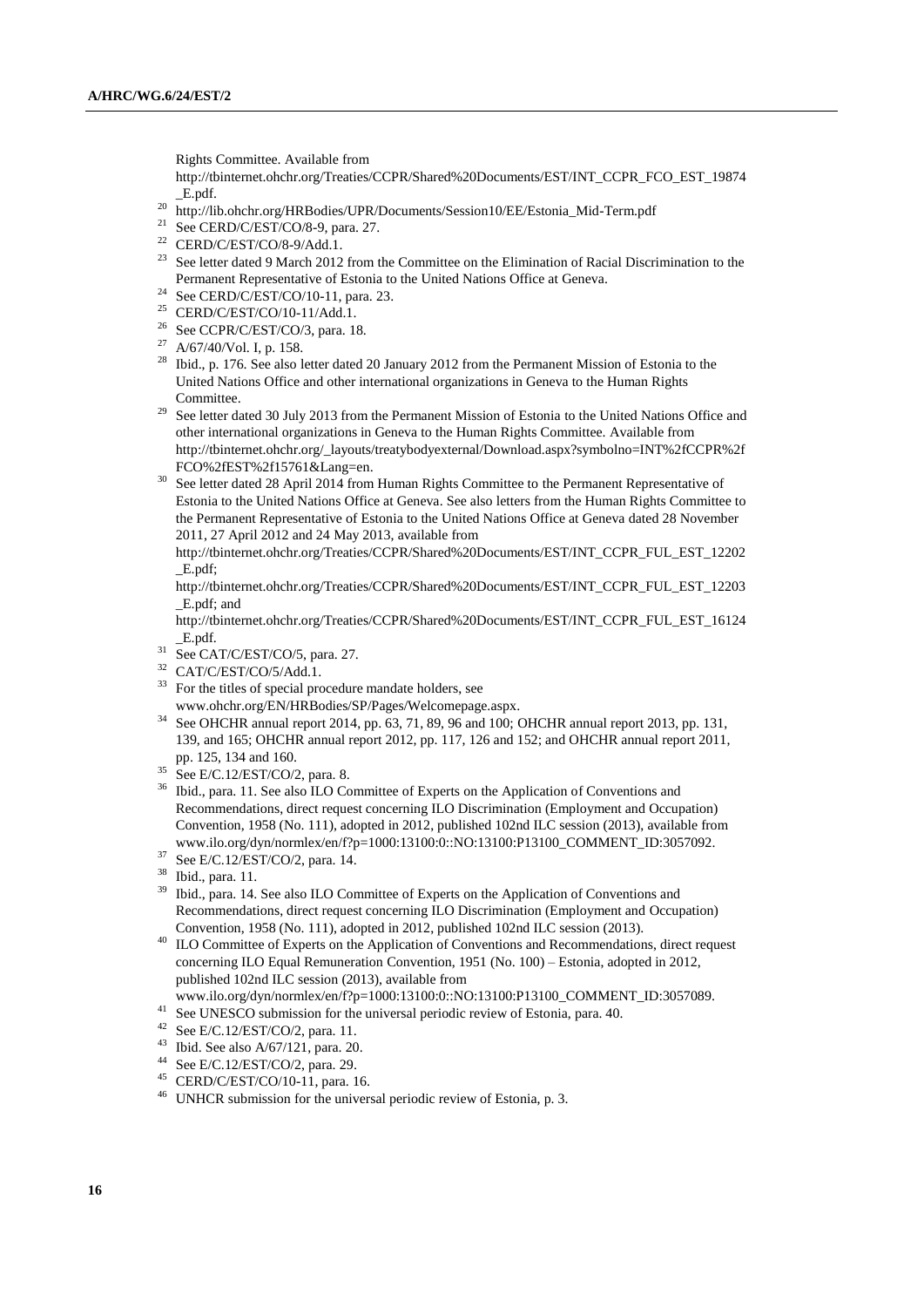- <sup>47</sup> See E/C.12/EST/CO/2, para. 29.
- <sup>48</sup> Letter dated 9 March 2012 from the Committee on the Elimination of Racial Discrimination to the Permanent Representative of Estonia to the United Nations Office at Geneva, p. 2.
- <sup>49</sup> See CERD/C/EST/CO/10-11, para. 7. See also CERD/C/EST/CO/8-9/Add.1, para. 1.<br><sup>50</sup> See CERD/C/EST/CO/10-11 para. 7
- See CERD/C/EST/CO/10-11, para. 7.
- <sup>51</sup> Ibid., para. 15.
- $\frac{52}{53}$  Ibid., para. 8.
- See CAT/C/EST/CO/5, paras. 7-8.
- <sup>54</sup> See CAT/C/EST/CO/5/Add.1, para. 18.
- <sup>55</sup> See CAT/C/EST/CO/5, para. 11. See also CAT/C/EST/CO/5/Add.1, para. 5.
- <sup>56</sup> See CAT/C/EST/CO/5, para. 11.
- <sup>57</sup> Ibid., para. 20.
- <sup>58</sup> See E/C.12/EST/CO/2, para. 20.
- <sup>59</sup> See CAT/C/EST/CO/5, para. 12. See also E/C.12/EST/CO/2, para. 20.
- $60$  See CAT/C/EST/CO/5, para. 6.
- <sup>61</sup> See E/C.12/EST/CO/2, para. 20.
- $62$  See CAT/C/EST/CO/5, para. 12. See also E/C.12/EST/CO/2, para. 20.
- <sup>63</sup> See E/C.12/EST/CO/2, para. 20.
- <sup>64</sup> See CAT/C/EST/CO/5/Add.1, para. 18.
- <sup>65</sup> See CAT/C/EST/CO/5, para. 21.
- $66$  Ibid., paras. 5 (a) and 13.
- <sup>67</sup> ILO Committee of Experts on the Application of Conventions and Recommendations, direct request concerning ILO Worst Forms of Child Labour Convention, 1999 (No. 182) – Estonia, adopted in 2014, published 104th ILC session (2015), available from www.ilo.org/dyn/normlex/en/f?p=NORMLEXPUB:13100:0::NO:13100:P13100\_COMMENT\_ID:31
- 79453:NO. <sup>68</sup> See CAT/C/EST/CO/5, para. 13.
- <sup>69</sup> UNHCR submission for the universal periodic review of Estonia, p. 6.<br><sup>70</sup> See CAT/C/EST/CO/5, para 13
- <sup>70</sup> See CAT/C/EST/CO/5, para. 13.<br><sup>71</sup> H O Committee of Europes on the
- <sup>71</sup> ILO Committee of Experts on the Application of Conventions and Recommendations, direct request concerning ILO Forced Labour Convention, 1930 (No. 29) – Estonia, adopted in 2014, published 104th ILC session (2015), available from

www.ilo.org/dyn/normlex/en/f?p=1000:13100:0::NO:13100:P13100\_COMMENT\_ID:3178504.

- <sup>72</sup> See CAT/C/EST/CO/5, para. 9.
- <sup>73</sup> See CAT/C/EST/CO/5/Add.1, paras. 7-9.
- <sup>74</sup> See CAT/C/EST/CO/5, para. 17.
- <sup>75</sup> See CAT/C/EST/CO/5/Add.1, para. 11.
- <sup>76</sup> See CAT/C/EST/CO/5, para. 19.
- <sup>77</sup> See CAT/C/EST/CO/5/Add.1, para. 13.
- <sup>78</sup> See UNESCO submission for the universal periodic review of Estonia, paras. 31 and 42.
- <sup>79</sup> See E/C.12/EST/CO/2, para. 17.
- <sup>80</sup> See CERD/C/EST/CO/10-11, para. 14.
- <sup>81</sup> See E/C.12/EST/CO/2, para. 13.
- $\frac{82}{83}$  Ibid., paras. 18 and 23.
- Ibid., para. 16.
- <sup>84</sup> Ibid., paras. 18-19.
- $\frac{85}{86}$  Ibid., para. 22.
- Ibid., para. 24.
- $\frac{87}{88}$  Ibid., para. 28.
- <sup>88</sup> See CERD/C/EST/CO/10-11, para. 13.<br><sup>89</sup> See UNESCO submission for the univers
- <sup>89</sup> See UNESCO submission for the universal periodic review of Estonia, para. 21.<br><sup>90</sup> See E/C 12/EST/CO/2, para. 31
- See E/C.12/EST/CO/2, para. 31.
- <sup>91</sup> Ibid., para. 15.
- ILO Committee of Experts on the Application of Conventions and Recommendations, direct request concerning ILO Employment Policy Convention, 1964 (No. 122) – Estonia, adopted in 2014, published 104th ILC session (2015), available from